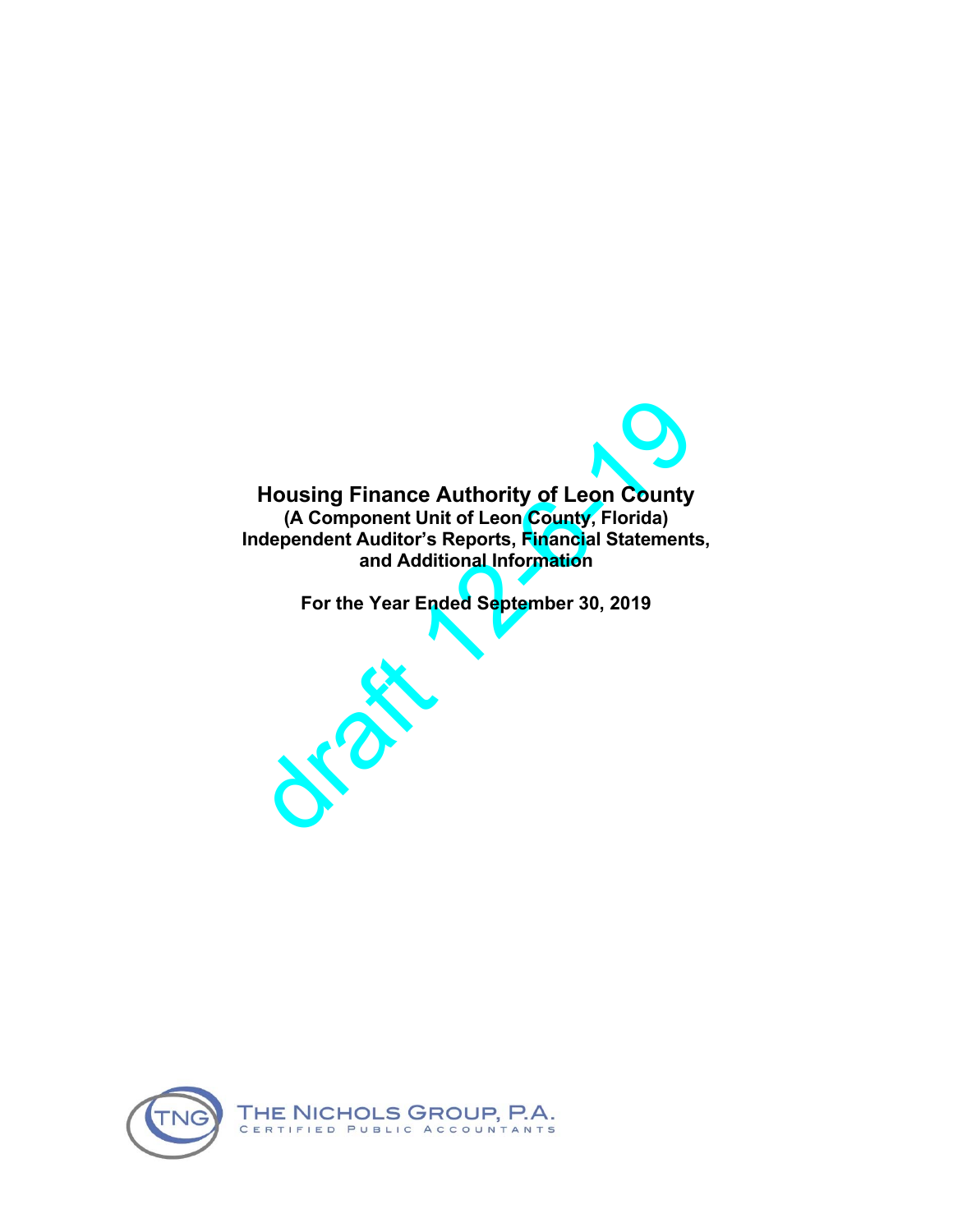# **Housing Finance Authority of Leon County (A Component Unit of Leon County, Florida) Independent Auditor's Reports, Basic Financial Statements, and Additional Information For the Year Ended September 30, 2019**

# **TABLE OF CONTENTS**

**Page** 

| <b>FINANCIAL SECTION</b>                                                                                                                                   |  |
|------------------------------------------------------------------------------------------------------------------------------------------------------------|--|
|                                                                                                                                                            |  |
| <b>Basic Financial Statements:</b>                                                                                                                         |  |
|                                                                                                                                                            |  |
| <b>ADDITIONAL INFORMATION</b>                                                                                                                              |  |
| Independent Auditor's Report on Internal Control over Financial Reporting and<br>on Compliance and Other Matters Based on an Audit of Financial Statements |  |
| Independent Auditor's Report on Compliance with Section 218.415, Florida                                                                                   |  |
|                                                                                                                                                            |  |
|                                                                                                                                                            |  |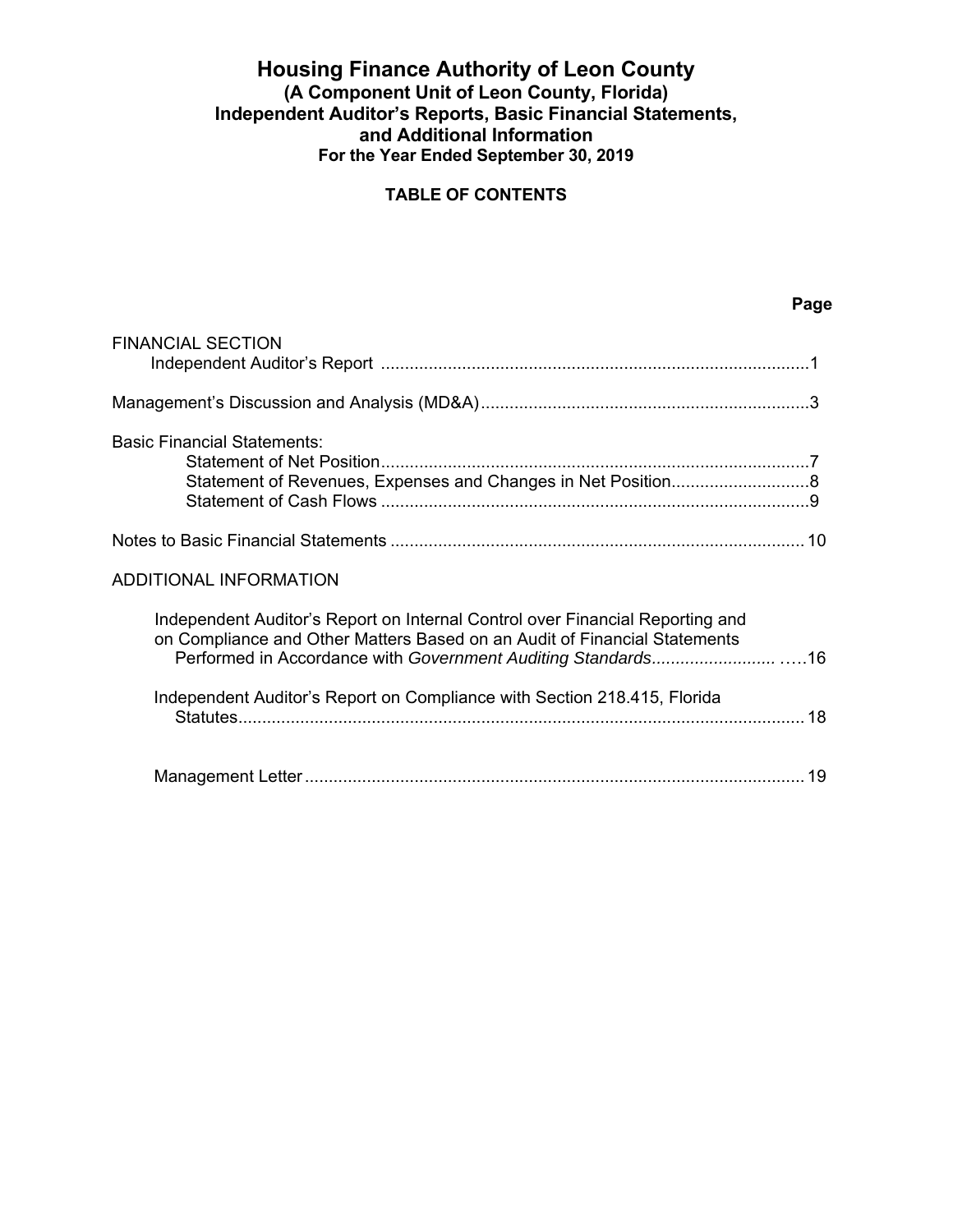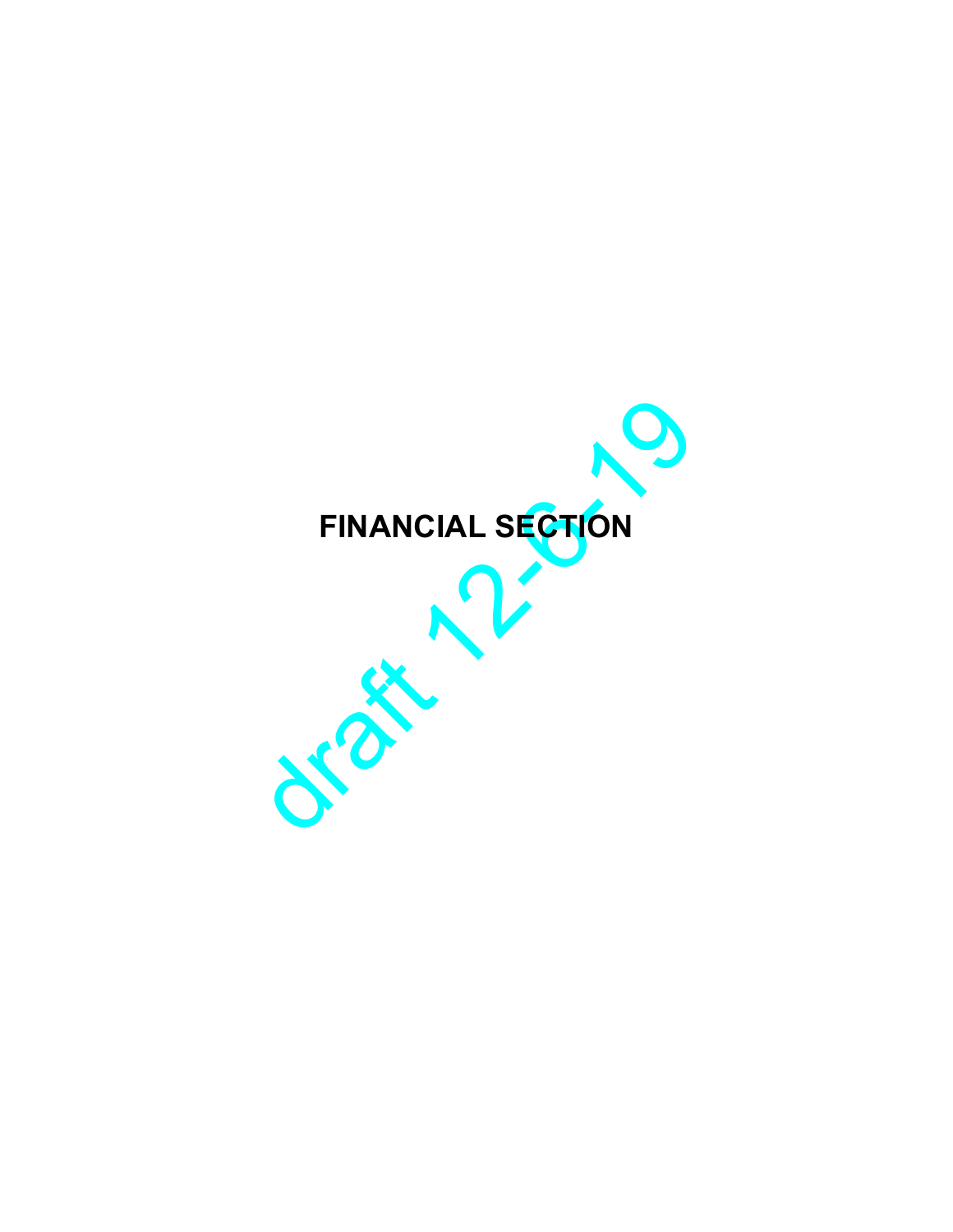

# **INDEPENDENT AUDITOR'S REPORT**

To the Board Members of the Housing Finance Authority of Leon County, Florida Tallahassee, Florida

### **Report on the Financial Statements**

We have audited the accompanying financial statements of the business-type activities of the Housing Finance Authority of Leon County, Florida (Authority), a component unit of Leon County, Florida, as of and for the year ended September 30, 2019, and the related notes to the financial statements, which collectively comprise the Authority's basic financial statements as listed in the table of contents.

### **Management's Responsibility for the Financial Statements**

Management is responsible for the preparation and fair presentation of these financial statements in accordance with accounting principles generally accepted in the United States of America; this includes the design, implementation, and maintenance of internal control relevant to the preparation and fair presentation of financial statements that are free from material misstatement, whether due to fraud or error.

### **Auditor's Responsibility**

Althority of Leon County, Florida (Authority), a component undfor the year ended September 30, 2019, and the related not collectively comprise the Authority's basic financial statements<br>
sponsibility for the Financial Stat Our responsibility is to express opinions on these financial statements based on our audit. We conducted our audit in accordance with auditing standards generally accepted in the United States of America and the standards applicable to financial audits contained in *Government Auditing Standards*, issued by the Comptroller General of the United States. Those standards require that we plan and perform the audit to obtain reasonable assurance about whether the financial statements are free from material misstatement.

An audit involves performing procedures to obtain audit evidence about the amounts and disclosures in the financial statements. The procedures selected depend on the auditor's judgment, including the assessment of the risks of material misstatement of the financial statements, whether due to fraud or error. In making those risk assessments, the auditor considers internal control relevant to the entity's preparation and fair presentation of the financial statements in order to design audit procedures that are appropriate in the circumstances, but not for the purpose of expressing an opinion on the effectiveness of the entity's internal control. Accordingly, we express no such opinion. An audit also includes evaluating the appropriateness of accounting policies used and the reasonableness of significant accounting estimates made by management, as well as evaluating the overall presentation of the financial statements.

We believe that the audit evidence we have obtained is sufficient and appropriate to provide a basis for our audit opinions.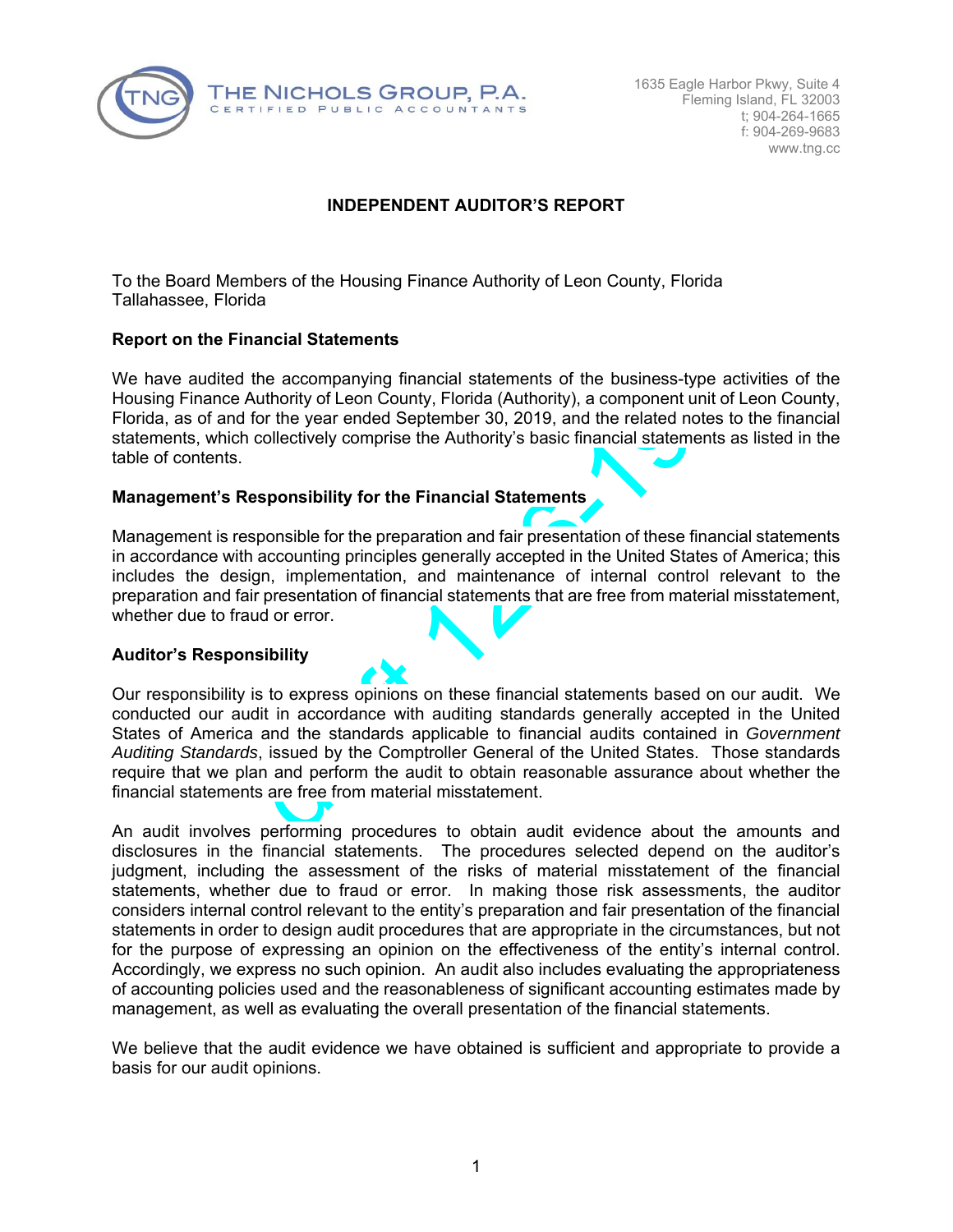## **Opinions**

In our opinion, the financial statements referred to above present fairly, in all material respects, the respective financial position of the business-type activities of the Authority as of September 30, 2019, and the respective changes in financial position, and cash flows thereof for the year then ended in accordance with accounting principles generally accepted in the United States of America.

## **Other Matters**

### *Required Supplementary Information*

Is. Such information, although not a part of the basic finar<br>wernmental Accounting Standards Board, who considers it<br>orbiting for placing the basic financial statements in an appro-<br>pricical context. We have applied certai Accounting principles generally accepted in the United States of America require that the management's discussion and analysis on pages 3-6 be presented to supplement the basic financial statements. Such information, although not a part of the basic financial statements, is required by the Governmental Accounting Standards Board, who considers it to be an essential part of financial reporting for placing the basic financial statements in an appropriate operational, economic, or historical context. We have applied certain limited procedures to the required supplementary information in accordance with auditing standards generally accepted in the United States of America, which consisted of inquiries of management about the methods of preparing the information and comparing the information for consistency with management's responses to our inquiries, the basic financial statements, and other knowledge we obtained during our audit of the basic financial statements. We do not express an opinion or provide any assurance on the information because the limited procedures do not provide us with sufficient evidence to express an opinion or provide any assurance.

## **Other Reporting Required by** *Government Auditing Standards*

In accordance with *Government Auditing Standards*, we have also issued our report dated November 21, 2019, on our consideration of the Authority's internal control over financial reporting and on our tests of its compliance with certain provisions of laws, regulations, contracts, and grant agreements and other matters. The purpose of that report is to describe the scope of our testing of internal control over financial reporting and compliance and the results of that testing, and not to provide an opinion on the effectiveness of the Authority's internal control over financial reporting or on compliance. That report is an integral part of an audit performed in accordance with *Government Auditing Standards* in considering the Authority's internal control over financial reporting and compliance.

the Wichels Group

The Nichols Group, PA Certified Public Accountants Fleming Island, Florida

November 21, 2019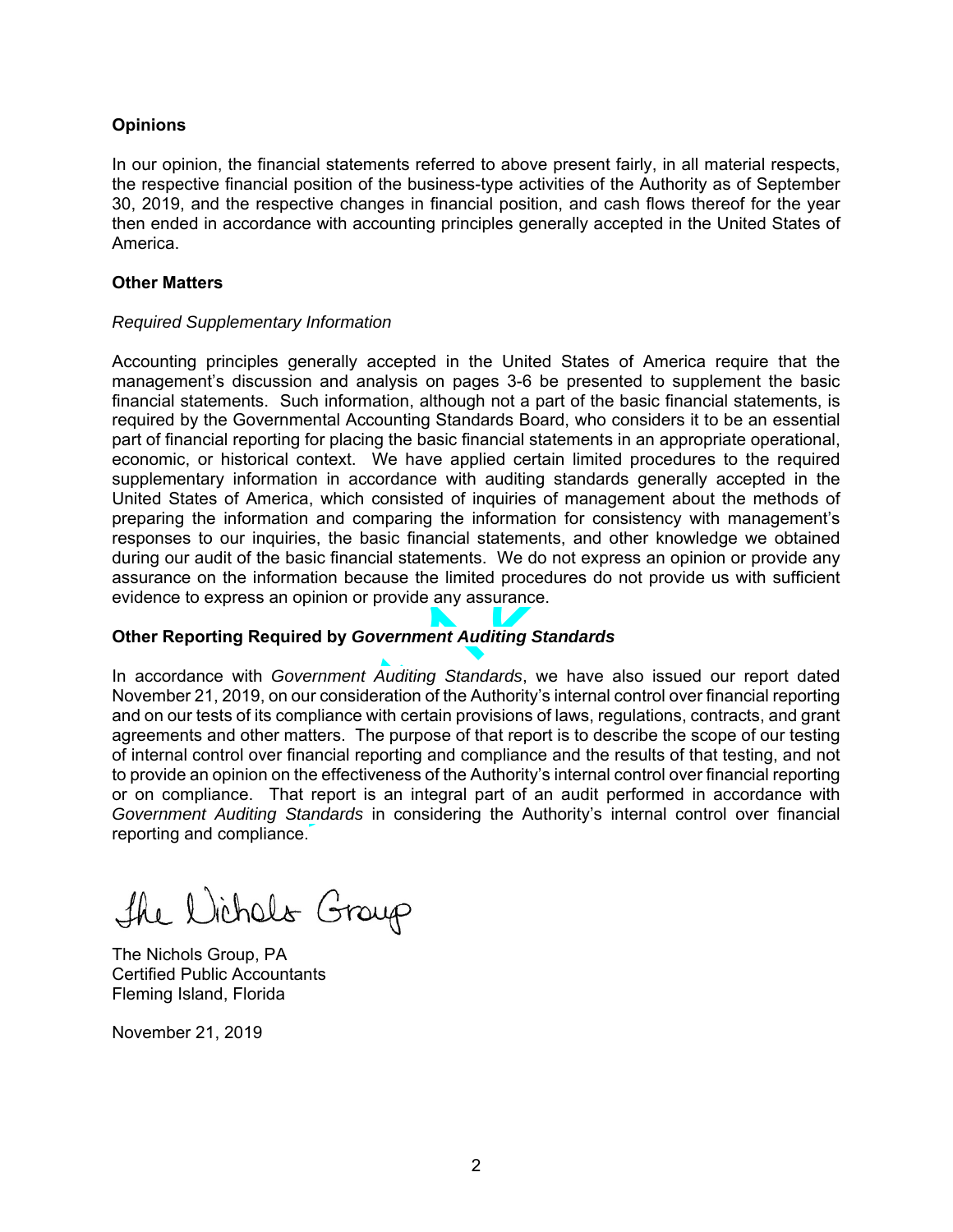## **Management's Discussion and Analysis**

(Unaudited)

This section of the Housing Finance Authority of Leon County, Florida's (Authority), a component unit of Leon County, Florida, financial statements presents management's discussion and analysis of the Authority's financial performance during the fiscal year that ended on September 30, 2019. Please read it in conjunction with the financial statements, which follow this section.

### **Financial Highlights**

The Authority's mission is to provide financing for affordable housing or rental housing to persons and families of low, moderate, or middle income and capital investments in such housing. In pursuit of its mission, the Authority receives fees and proceeds from the sale of tax bonds and surplus land properties, program participation, and lien payoffs from housing rehabilitation projects.

The Authority's net position increased by \$144,992 or 13.19% in Fiscal Year 2019.

During the same period, the Authority's revenues increased from \$76,153 to \$261,295, an increase of \$185,142 or 243%, whereas expenses decreased from \$176,252 to \$116,303, a decrease of \$59,949 or 34%.

### **The Authority**

erties, program participation, and lien payofts from hot<br>
in the position increased by \$144,992 or 13.19% in Fiscal Ye<br>
e period, the Authority's revenues increased from \$76,153<br>
15,142 or 243%, whereas expenses decreased The Authority was created as a public body corporate and politic in accordance with the Florida Housing Finance Authority Law, Part IV of Chapter 159, *Florida Statutes*, as amended, and Ordinance No. 80-39 enacted by the Board of County Commissioners of Leon County, Florida on June 10, 1980. The Authority is a component unit of Leon County, Florida (County). The Authority has no component units.

Since its creation, the Authority has issued or joined with other counties to issue single-family mortgage revenue bonds. The Authority continues its long-term partnership with Escambia County Housing Finance Authority to issue bonds.

The Authority encourages investments by private enterprise and stimulates construction and rehabilitation of housing through use of public financing. The Authority is authorized to issue and sell bonds, but first must seek approval of the Leon County Board of County Commissioners (BCC).

### **Overview of the Financial Statements**

The financial statements consist of two parts: management's discussion and analysis (MD&A) and the basic financial statements. The basic financial statements also include notes that explain in more detail some of the information in the financial statements.

The Authority's Basic Financial Statements have been prepared using the accrual basis of accounting. Revenues are recorded when earned and expenses are recorded when incurred. The Authority accounts for its financial activities through the use of an enterprise fund. See the note to the Basic Financial Statements for a summary of the Authority's significant accounting policies.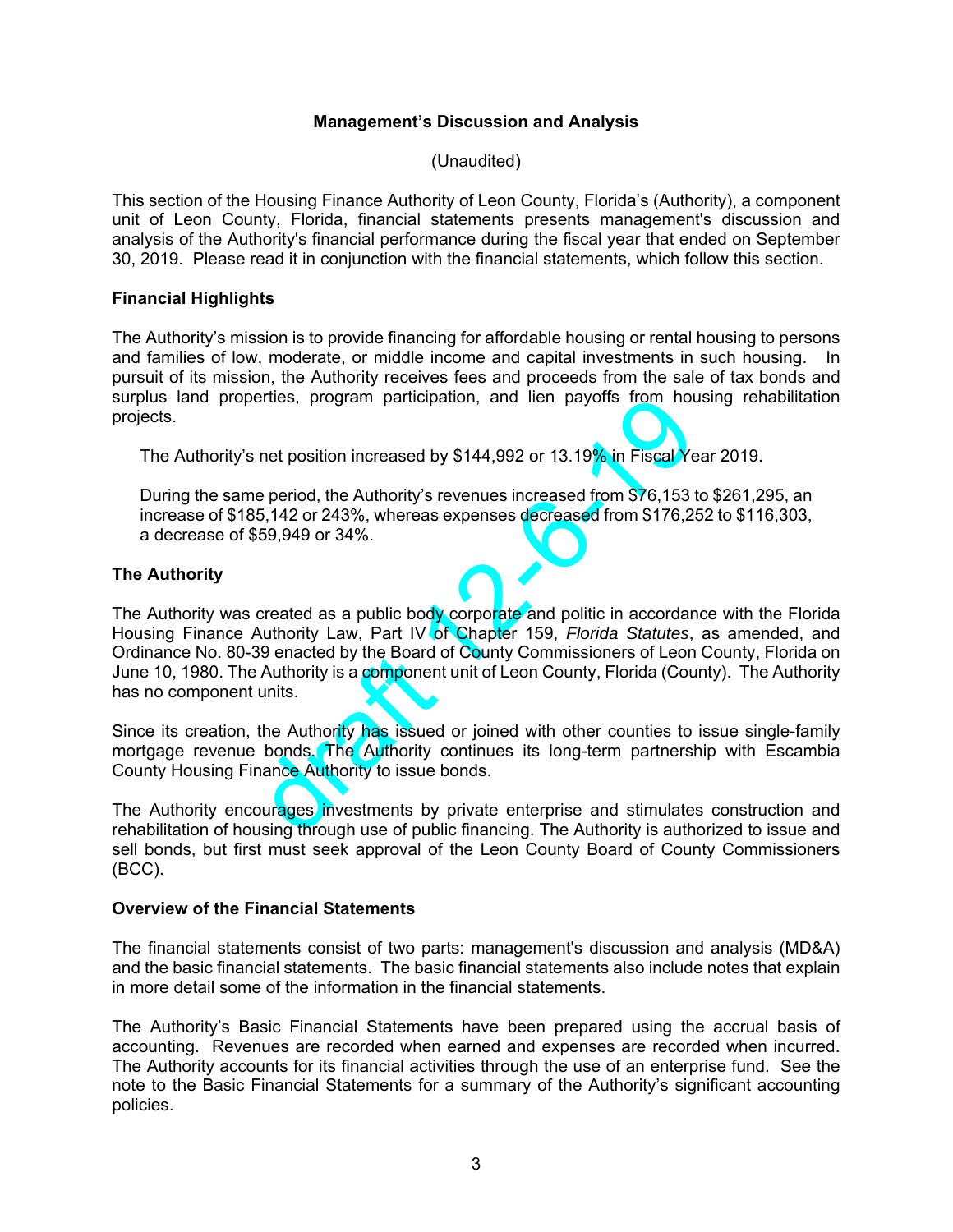## **Required Basic Financial Statements**

The financial statements of the Authority report information about the Authority using accounting methods similar to those used by private sector companies. These statements offer short-term and long-term financial information about its activities. The Statement of Net Position includes all of the Authority's assets and liabilities and provides information about the nature and amounts of investments in resources (assets) and the obligations to Authority creditors (liabilities). The assets and liabilities are presented in a classified format, which distinguishes between current and long-term assets and liabilities. It also provides the basis for computing rate of return, evaluating the capital structure of the Authority and assessing the liquidity and financial flexibility of the Authority.

All of the current year's revenues and expenses are accounted for in the Statement of Revenues, Expenses, and Changes in Net Position. This statement measures the success of the Authority's operations over the past year and can be used to determine whether the Authority has successfully recovered all of its costs through its services provided, as well as its profitability and credit worthiness.

The final required financial statement is the Statement of Cash Flows. The primary purpose of this statement is to provide information about the Authority's cash receipts and cash payments during the reporting period. The statement reports cash receipts, cash payments, and net changes in cash resulting from operating, investing, non-capital financing and financing activities and provides answers to such questions as where did cash come from, what was cash used for and what was the change in the cash balance during the reporting period.

### **Financial Analysis**

anges in Net Position. This statement measures the succes<br>the past year and can be used to determine whether<br>ered all of its costs through its services provided, as well as<br>financial statement is the Statement of Cash Flow Our analysis of the financial statements of the Authority begins below. The Statement of Net Position and the Statement of Revenues, Expenses, and Changes in Net Position report information about the Authority's activities and is one way to measure financial health or financial position. These two statements report the net position (the difference between assets and liabilities) of the Authority and changes in them. Over time, increases or decreases in the Authority's net position are one indicator of whether its financial health is improving or deteriorating. However, you will need to consider other non-financial factors such as changes in interest rates, economic conditions, regulations and new or changed government legislation.

### **Net Position**

To begin our analysis, a summary of the Authority's Statements of Net Position is presented in Table A. The Authority has no capital assets.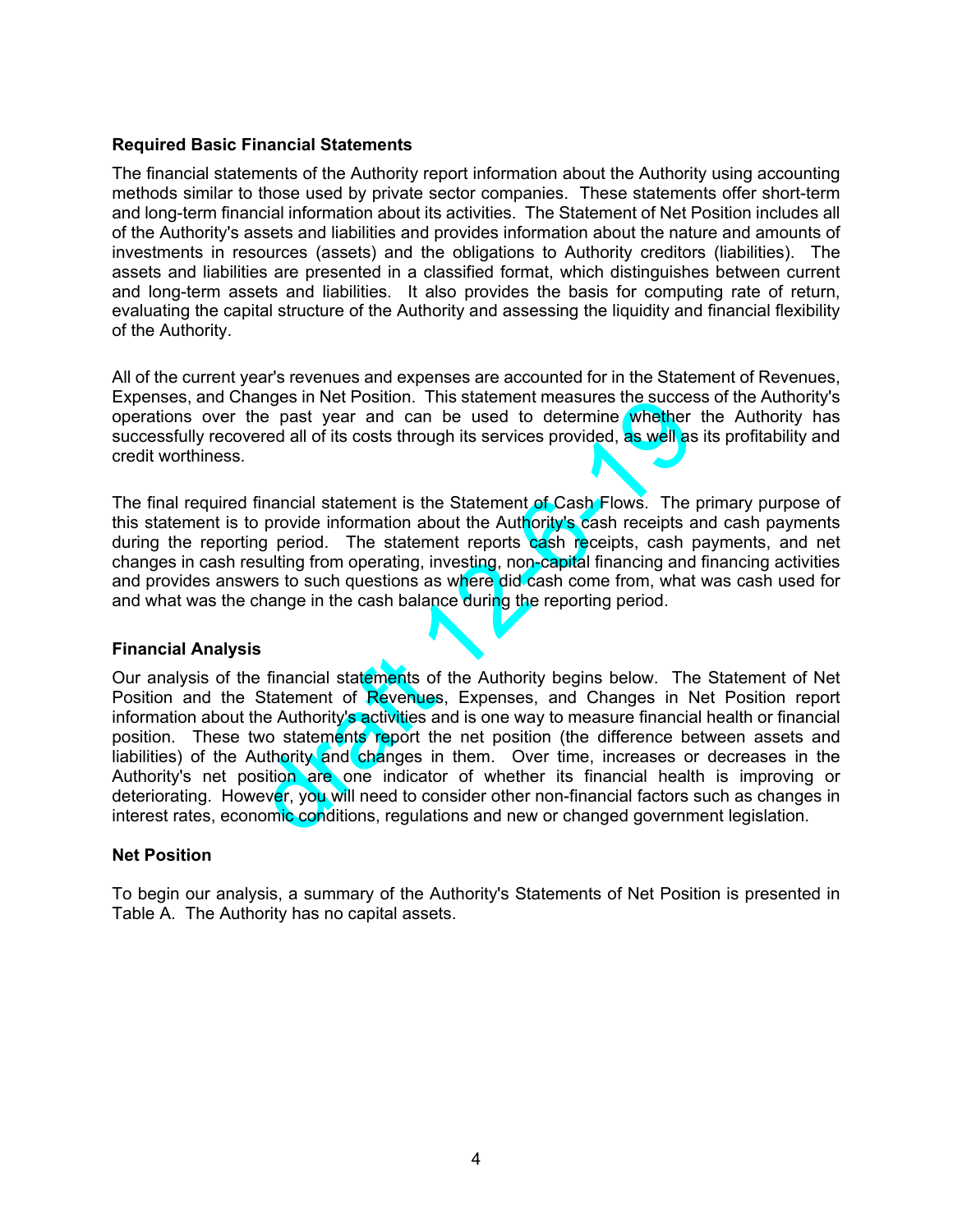### **Table A Condensed Statements of Net Position**

|                            | <b>Fiscal Year</b> | <b>Fiscal Year</b> | <b>Dollar</b> | Percentage |
|----------------------------|--------------------|--------------------|---------------|------------|
|                            | 2019               | 2018               | Change        | Change     |
| Current assets             | 843,966<br>\$      | 673,558<br>\$      | 170,408<br>\$ | 25.30%     |
| Noncurrent assets          | 405,085            | 428,656            | (23, 571)     | $-5.50%$   |
| Total assets               | 1,249,051          | 1,102,214          | 146,837       | 13.32%     |
| <b>Current liabilities</b> | 4,587              | 2,742              | 1,845         | 67.29%     |
| Net assets                 |                    |                    |               |            |
| Unrestricted               | 1,244,464          | 1,099,472          | 144,992       | 13.19%     |
| Total net position         | \$1,244,464        | \$1,099,472        | 144,992<br>\$ | 13.19%     |

## **Revenues, Expense and Changes in Net Position**

### **Table B Condensed Statements of Revenues, Expenses and Changes in Net Position**

| During fiscal year ended September 30, 2019, current assets increased by \$170k, or 25.30%,<br>consisting of (a) \$156k increase in cash and cash equivalents from current year operations, and<br>(b) \$14k increase in amount due from other government units at year-end. |                    |                    |               |            |
|------------------------------------------------------------------------------------------------------------------------------------------------------------------------------------------------------------------------------------------------------------------------------|--------------------|--------------------|---------------|------------|
| Noncurrent assets decreased by \$24k, or 5.5%, primarily attributable to \$26k of mortgage loan<br>proceeds received in the current year.                                                                                                                                    |                    |                    |               |            |
| Net position increased by \$145k, representing net income recognized in the current year.                                                                                                                                                                                    |                    |                    |               |            |
|                                                                                                                                                                                                                                                                              |                    |                    |               |            |
| Revenues, Expense and Changes in Net Position                                                                                                                                                                                                                                |                    |                    |               |            |
| A summary of the Authority's Statements of Revenues, Expense and Changes in Net Position is<br>presented in Table B.                                                                                                                                                         |                    |                    |               |            |
|                                                                                                                                                                                                                                                                              | <b>Table B</b>     |                    |               |            |
| <b>Condensed Statements of Revenues, Expenses and Changes in Net Position</b>                                                                                                                                                                                                |                    |                    |               |            |
|                                                                                                                                                                                                                                                                              |                    |                    |               |            |
|                                                                                                                                                                                                                                                                              | <b>Fiscal Year</b> | <b>Fiscal Year</b> | <b>Dollar</b> | Percentage |
|                                                                                                                                                                                                                                                                              | 2019               | 2018               | Change        | Change     |
| Operating revenues                                                                                                                                                                                                                                                           | 245,068<br>\$      | \$<br>60,943       | 184,125<br>\$ | 302.13%    |
| Nonoperating revenues                                                                                                                                                                                                                                                        | 16,227             | 15,210             | 1,017         | 6.69%      |
| Total revenues                                                                                                                                                                                                                                                               | 261,295            | 76,153             | 185,142       | 243.12%    |
| <b>Operating Expenses</b>                                                                                                                                                                                                                                                    | 116,303            | 176,252            | (59, 949)     | $-34.01%$  |
| Income (loss) before contributed capital                                                                                                                                                                                                                                     | 144,992            | (100, 099)         | 245,091       | $-244.85%$ |
| Contributed capital                                                                                                                                                                                                                                                          |                    | 349,090            | (349,090)     | n/a        |
| Changes in net position                                                                                                                                                                                                                                                      | 144,992            | 248,991            | (103, 999)    |            |
| Beginning net position, as                                                                                                                                                                                                                                                   |                    |                    |               | $-41.77%$  |
|                                                                                                                                                                                                                                                                              |                    |                    |               |            |
|                                                                                                                                                                                                                                                                              | 1,099,472          | 695,612            | 403,860       | 58.06%     |
| previously reported                                                                                                                                                                                                                                                          |                    | 154,869            | (154, 869)    | n/a        |
| Prior period adjustments<br>Beginning net position, as restated                                                                                                                                                                                                              | 1,099,472          | 850,481            | 248,991       | 29.28%     |

Operating income increased by \$184k, or 302%. The change is primarily attributable to \$184k proceeds received from sale of surplus land properties in the current year.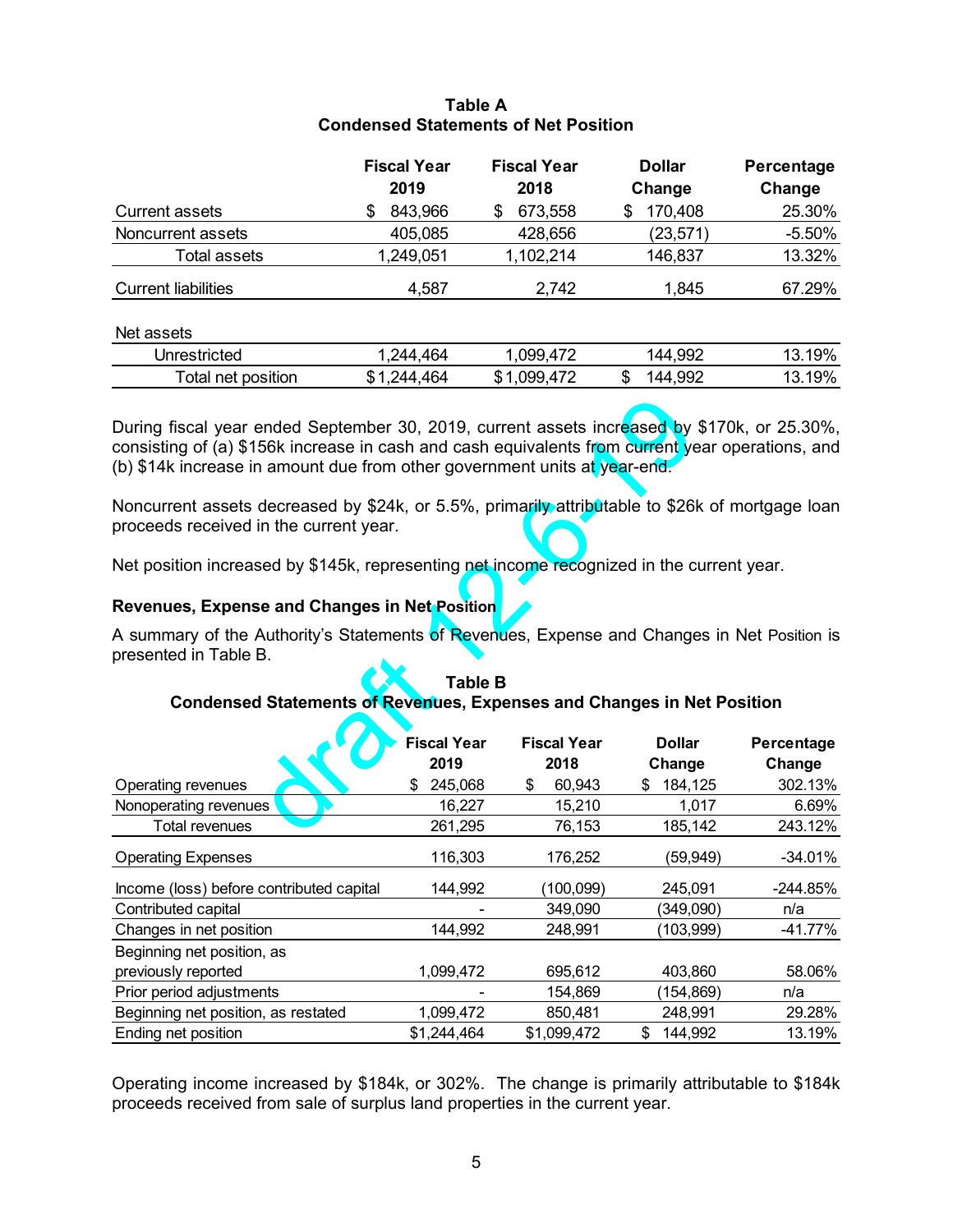Operating expenses decreased by \$60k, or 34%, consisting primarily of a \$48k reserve set up for uncollectible loans during the prior year.

Contributed capital of \$349k recorded in prior year consisted of mortgage loans funded by the Florida Housing Finance Corporation.

Prior year adjustment of \$155k recognized during prior year represented correction of beginning subordinate mortgage loan balances.

## **Cash Flows**

A summary of the Authority's Statement of Cash Flows for the current fiscal year is presented in Table C. It presents the major sources and uses of cash and cash equivalents. For purposes of the Statement of Cash Flows, the Authority considers all currency and demand deposits with banks or other financial institutions to be cash and cash equivalents.

| <b>Table C</b><br><b>Condensed Statement of Cash Flows</b>                                                                                                                                                                                                                                   |    |                        |    |             |    |               |            |
|----------------------------------------------------------------------------------------------------------------------------------------------------------------------------------------------------------------------------------------------------------------------------------------------|----|------------------------|----|-------------|----|---------------|------------|
|                                                                                                                                                                                                                                                                                              |    | Fiscal Year            |    | Fiscal Year |    | <b>Dollar</b> | Percentage |
|                                                                                                                                                                                                                                                                                              |    | 2019                   |    | 2018        |    | Change        | Change     |
| Net cash provided by (used in) operating activities                                                                                                                                                                                                                                          |    | 116,367                |    | (75, 622)   | \$ | 191,989       | $-253.88%$ |
| Net cash provided by noncapital financing activities                                                                                                                                                                                                                                         |    | 23,571                 |    | 27,674      |    | (4, 103)      | -14.83%    |
| Net cash provided by investment activities                                                                                                                                                                                                                                                   |    | 16,227                 |    | 15,210      |    | 1,017         | 6.68%      |
| Net increase (decrease) in cash and cash equivalents                                                                                                                                                                                                                                         |    | 1 <mark>56</mark> ,165 |    | (32, 738)   |    | 188,903       | -577.01%   |
| Cash and cash equivalents at beginning of year                                                                                                                                                                                                                                               |    | 6 <mark>63,12</mark> 4 |    | 695,862     |    | (32,738)      | -4.70%     |
| Cash and cash equivalents at end of year                                                                                                                                                                                                                                                     | \$ | 819,289                | \$ | 663,124     | \$ | 156,165       | 23.55%     |
| Cash and cash equivalents increased by \$156k during the current year, primarily consisting of (a)<br>\$184k proceeds from surplus land property sales, (b) \$45k developer fees, and (c) \$26k<br>collections of mortgage loans, offset by (d) \$114k disbursements for operating expenses. |    |                        |    |             |    |               |            |
| <b>Economic Factors and Next Year's Budget</b>                                                                                                                                                                                                                                               |    |                        |    |             |    |               |            |
| The Authority's Board of Directors and management considered many factors when setting the<br>figged veget 2010 budget. These fectors include the expected eperating easte of the Authority as                                                                                               |    |                        |    |             |    |               |            |

## **Economic Factors and Next Year's Budget**

The Authority's Board of Directors and management considered many factors when setting the fiscal year 2019 budget. These factors include the expected operating costs of the Authority, as well as projected bond issuance costs for single and multi-family projects, which in turn consider such factors as anticipated population growth of the participating county and the economy of the region as a whole.

## **Requests for Information**

This financial report is designed to provide a general overview of the Authority's finances for all those with an interest in the Authority's finances and to demonstrate the Authority's accountability for the money it receives. Questions concerning any of the information provided in this report or requests for additional information should be addressed to the Housing Finance Authority of Leon County, 918 Railroad Avenue, Tallahassee, FL 32310.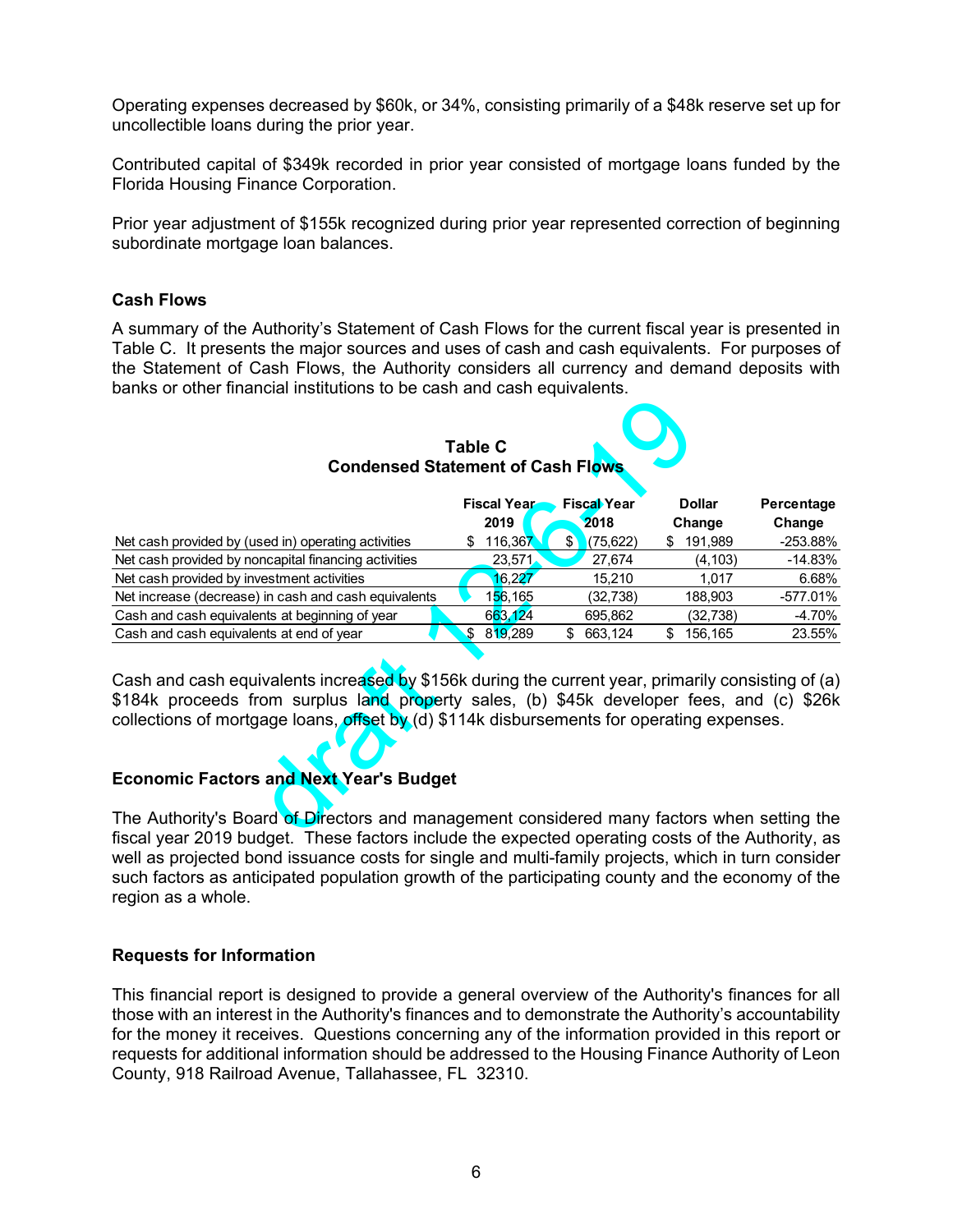# **Housing Finance Authority of Leon County (A Component Unit of Leon County, Florida) Statement of Net Position September 30, 2019**

| <b>ASSETS</b>                                     |     |           |
|---------------------------------------------------|-----|-----------|
| Current assets:                                   |     |           |
| Cash and cash equivalents                         | \$  | 819,289   |
| Due from other governments                        |     | 24,677    |
| <b>Total current assets</b>                       |     | 843,966   |
| Noncurrent assets:                                |     |           |
| Mortgage loans receivable - net of allowance      |     | 405,085   |
| <b>Total noncurrent assets</b>                    |     | 405,085   |
| <b>Total assets</b>                               |     | 1,249,051 |
| <b>LIABILITIES</b><br><b>Current liabilities:</b> |     |           |
| Accounts payable and accrued expenses             |     | 4,587     |
| <b>NET POSITION</b>                               |     |           |
| Unrestricted                                      |     | 1,244,464 |
| Total net position                                | \$. | 1,244,464 |
|                                                   |     |           |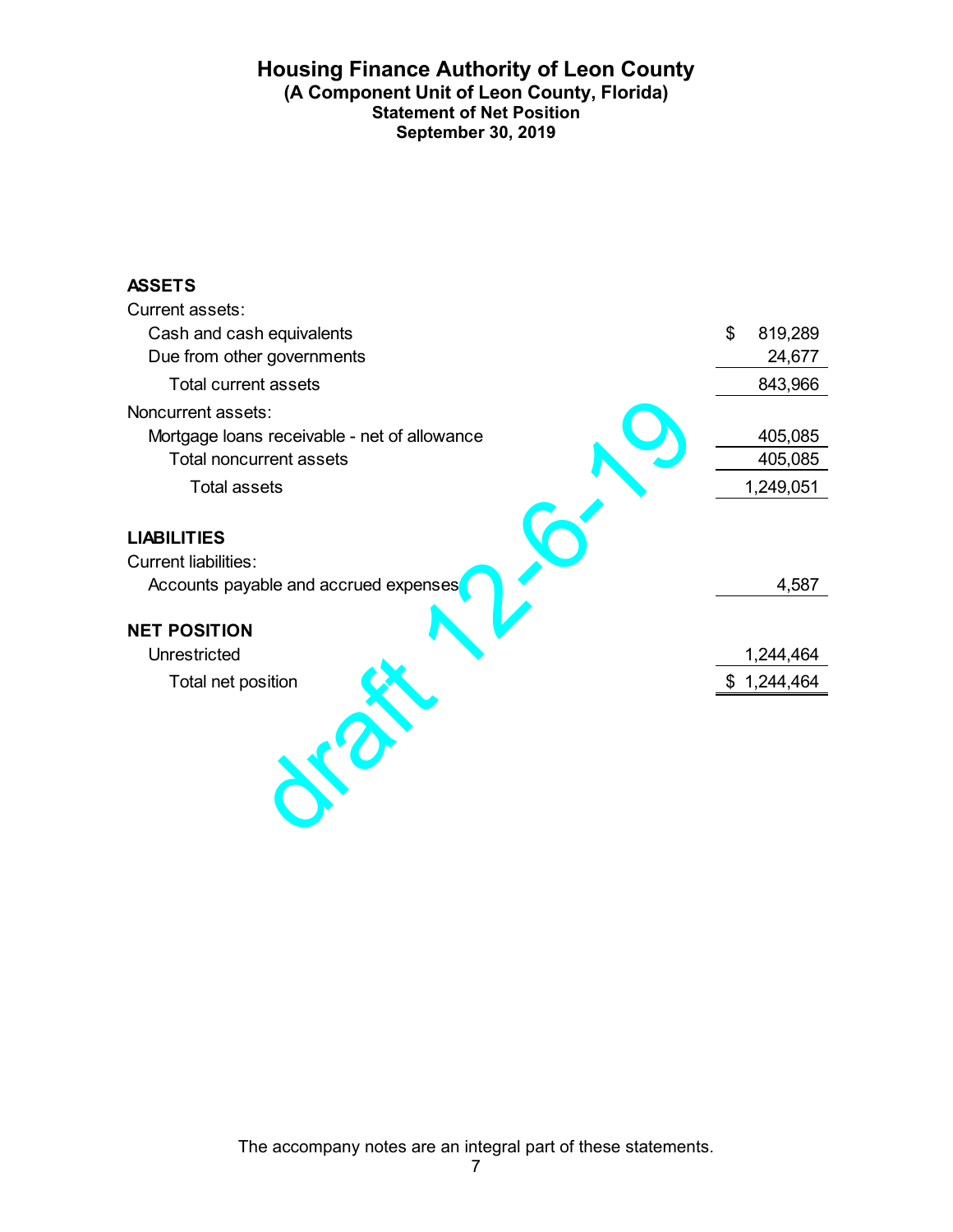# **Housing Finance Authority of Leon County (A Component Unit of Leon County, Florida) Statement of Revenues, Expenses, and Changes in Net Position For the Year Ended September 30, 2019**

| Operating revenues:                                 |                 |
|-----------------------------------------------------|-----------------|
| Charges for services                                | \$<br>31,879    |
| TBA program income                                  | 13,723          |
| Sale of surplus land properties                     | 183,847         |
| Other Income                                        | 15,619          |
| Total operating revenues                            | 245,068         |
| Operating expenses:                                 |                 |
| Advertising and promotional                         | 4,000           |
| Accounting and auditing                             | 10,000          |
| Books, publications, subscriptions, and memberships | 675             |
| <b>Insurance</b>                                    | 3,543           |
| Legal and professional                              | 53,097          |
| Office and supplies                                 | 2,011           |
| Printing and binding                                | 716             |
| Travel and per diem                                 | 6,011           |
| Other program expenses                              | 36,250          |
| Total operating expenses                            | 116,303         |
| Operating income                                    | 128,765         |
| Nonoperating revenue:                               |                 |
| Investment interest income                          | 16,227          |
| Total nonoperating revenue                          | 16,227          |
| Changes in net position                             | 144,992         |
| Beginning net position                              | 1,099,472       |
| Total net position - ending                         | \$<br>1,244,464 |

The accompany notes are an integral part of these statements.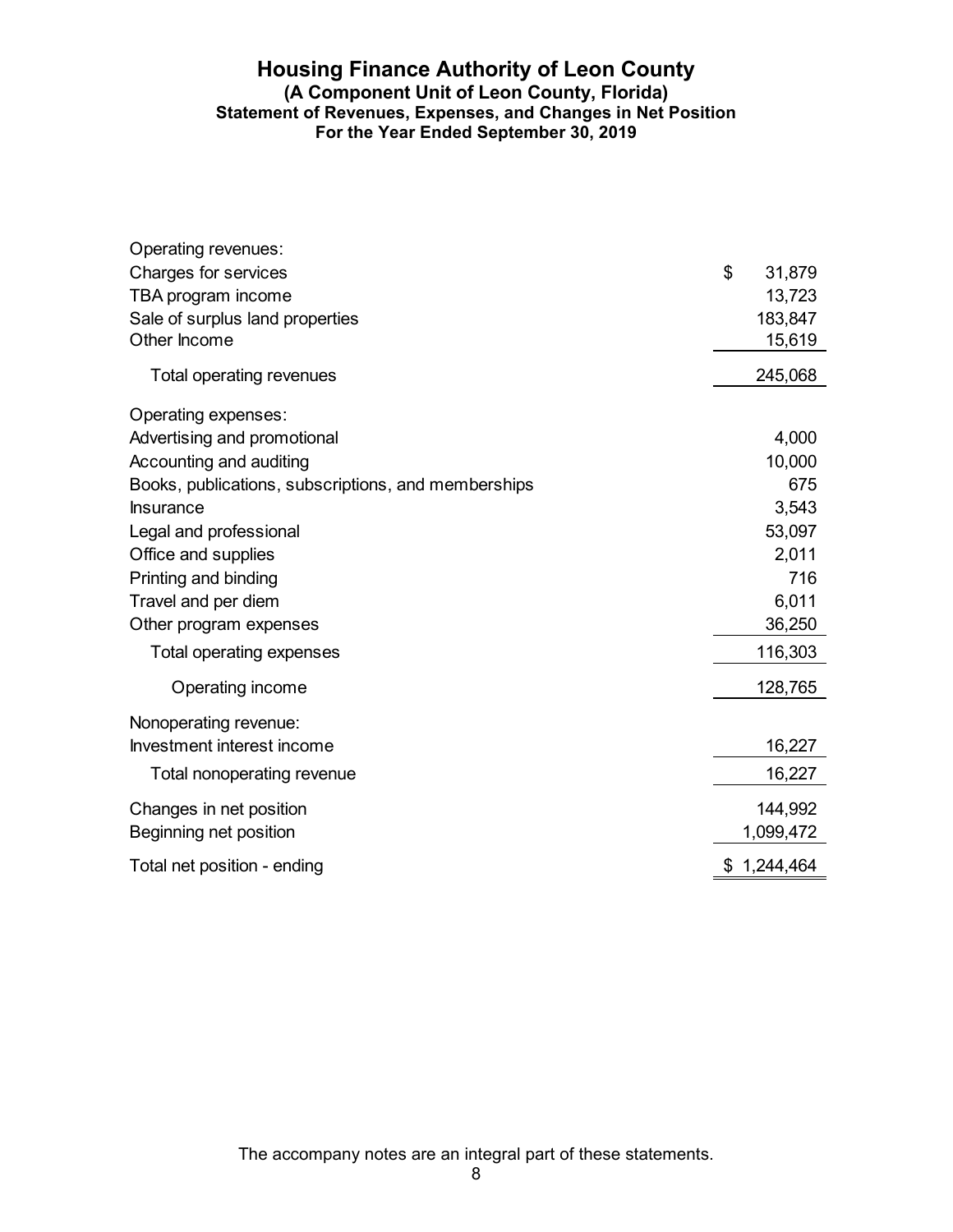# **Housing Finance Authority of Leon County (A Component Unit of Leon County, Florida) Statement of Cash Flows For the Year Ended September 30, 2019**

| <b>CASH FLOWS FROM OPERATING ACTIVITIES</b>            |               |
|--------------------------------------------------------|---------------|
| Cash received from fees and other income               | \$<br>231,345 |
| Cash received from other governments                   | (520)         |
| Cash payments for general and administrative expense   | (78, 208)     |
| Cash payments for program services                     | (36, 250)     |
| Net cash provided by operating activities              | 116,367       |
| <b>CASH FLOWS FROM NONCAPITAL FINANCING ACTIVITIES</b> |               |
| Collections on housing assistance loans                | 23,571        |
| Net cash provided by noncapital financing activities   | 23,571        |
| <b>CASH FLOWS FROM INVESTING ACTIVITIES</b>            |               |
| Receipt of investment interest                         | 16,227        |
| Net cash provided by investing activities              | 16,227        |
| Total increase in cash and cash equivalents            | 156,165       |
| Cash and cash equivalents, beginning of year           | 663,124       |
|                                                        | \$<br>819,289 |
| Cash and cash equivalents, end of year                 |               |
| <b>RECONCILIATION OF OPERATING INCOME TO NET CASH</b>  |               |
| <b>PROVIDED BY OPERATING ACTIVITIES</b>                |               |
| Operating income                                       | \$<br>128,765 |
| net cash used in operating activities:                 |               |
| cash provided by operating activities:                 |               |
| Change in assets and liabilities:                      |               |
| Due from other governments                             | (14, 244)     |
| Accounts payable and accrued expenses                  | 1,846         |
| Total adjustments                                      | (12, 398)     |
| Net cash provided by operating activities              | \$<br>116,367 |

The accompany notes are an integral part of these statements.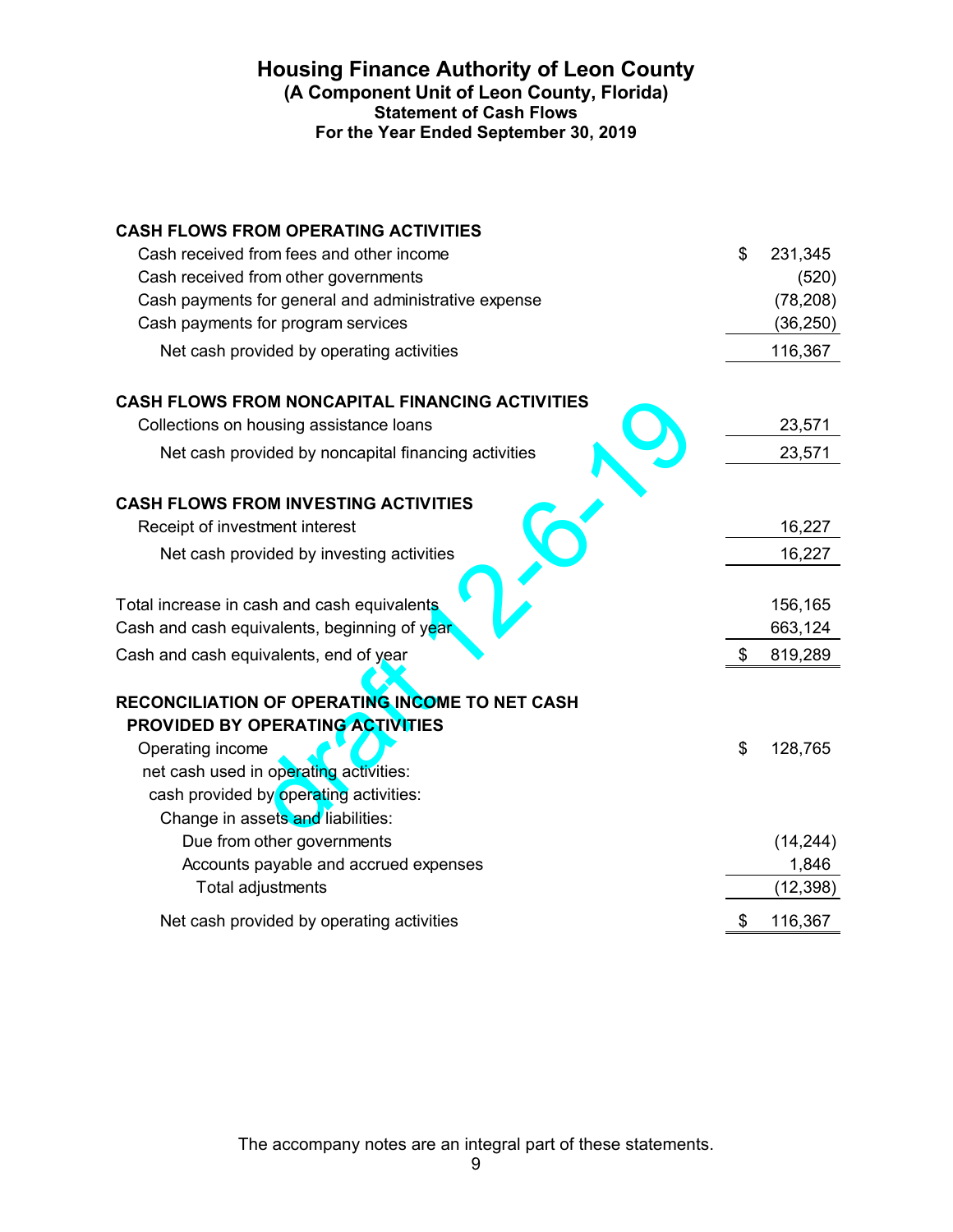# **1. Significant accounting policies**

The accounting principles and policies of the Housing Finance Authority of Leon County, Florida, a component unit of Leon County, Florida (Authority) conform to accounting principles generally accepted in the United States of America (GAAP), as applicable to governmental entities. The following is a summary of the significant accounting principles and policies used in the preparation of the accompanying financial statements.

# **A. Reporting entity**

*y* in ancie Automy Law, r and the Authority Law of Country Carry of the Board of County in the Author<br>Florida on June 10, 1980, as amended, (Act). The Author<br>Florida on June 10, 1980, as amended, (Act). The Author<br>the pub The Authority was created as a public body corporate and politic in accordance with the Florida Housing Finance Authority Law, Part IV of Chapter 159, *Florida Statutes*, as amended, and Ordinance No. 80-39 (Ordinance) enacted by the Board of County Commissioners of Leon County, Florida on June 10, 1980, as amended, (Act). The Authority is authorized, in furtherance of the public purposes described in the Act, to alleviate the shortage of affordable residential housing facilities and to provide capital for investment in such facilities for low, moderate, and middle income families by issuing its revenue bonds. The Authority issues bonds for single family programs that provide funds to eligible borrowers to finance the purchase of qualifying single family residences. The Authority also issues bonds for the development of qualifying multi-family housing projects.

Financial oversight and accountability to the citizens of Leon County is provided by the Board of County Commissioners (Board). The Board appoints the Authority members, who serve four-year terms. Members may be reappointed. Prior to issuance by the Authority, the Board approves bond financings, when required by either the Ordinance or federal tax law. Pursuant to *Florida Statutes*, the Board may alter or change the structure, organization, programs or activities of the Authority; terminate the Authority; remove members of the Authority; and review the budget of the Authority.

The accompanying financial statements present the financial position, changes in financial position and cash flows of the operating fund, which includes all funds controlled by the Authority. For financial reporting purposes, the Authority is considered a component unit of Leon County, Florida due to the oversight responsibility exercised by the Board and because the public service provided by the Authority primarily for the benefit of Leon County residents. The Authority has no component units.

Bonds issued by the Authority are payable, both as to principal and interest, solely from the assets of the various programs that are pledged under the resolutions authorizing the particular issues. These issues do not constitute an obligation, either general or moral, of the Authority, Leon County, the State of Florida or any local government therein. Neither the fullfaith, credit, revenues nor the taxing power of the Authority, Leon County, the State of Florida or any local government therein is pledged to the payment of the principal or interest on the obligations. The Authority has no taxing power.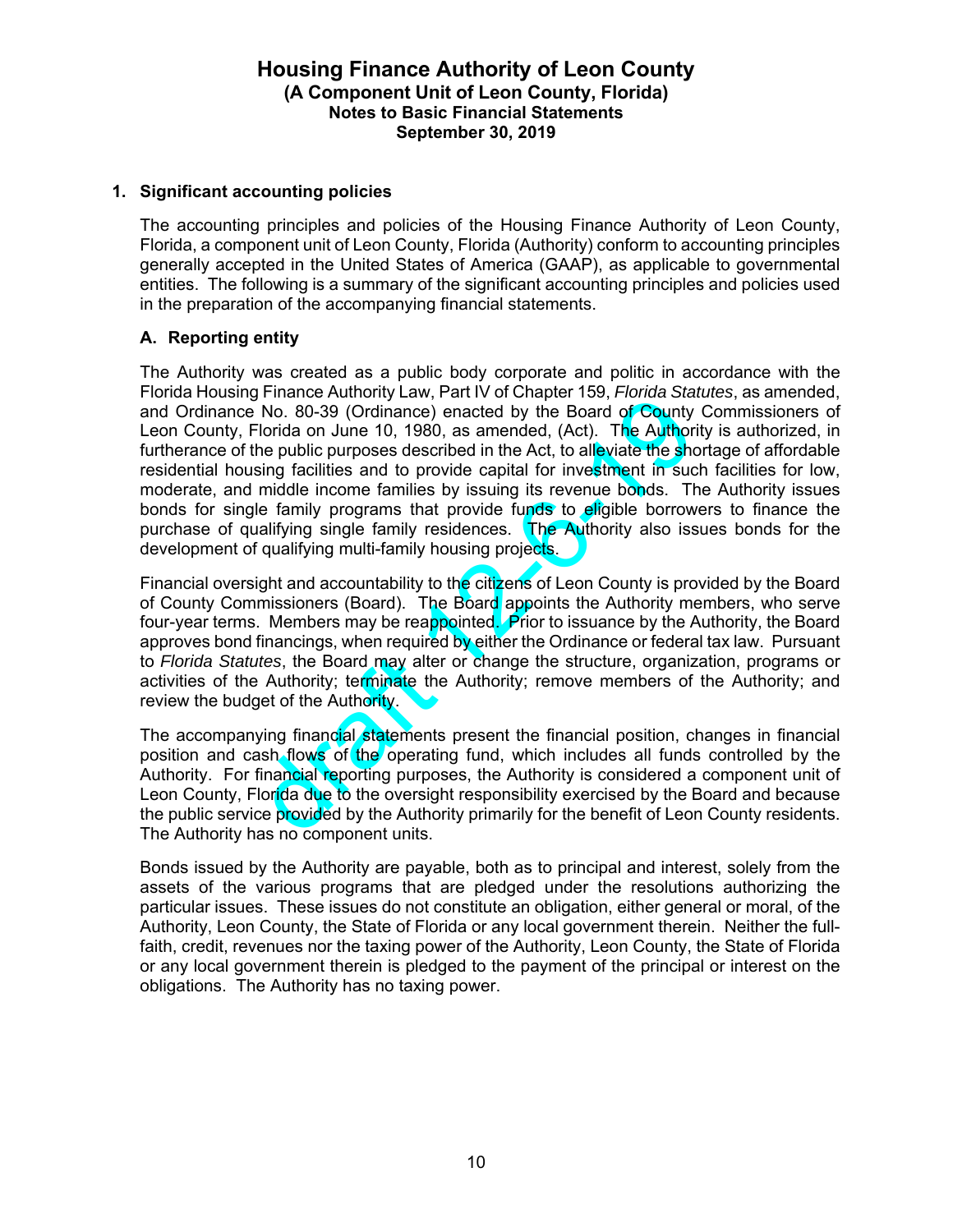## **B. Measurement focus, basis of accounting and financial statement presentation**

The accounting records of the Authority are organized on the basis of funds as prescribed by accounting principles generally accepted in the United States of America (GAAP) applicable to governments as established by the Governmental Accounting Standards Board (GASB); and when applicable to governmental entities, statements of the Financial Accounting Standards Board (FASB). The operations of each fund are accounted for within a separate set of self-balancing accounts recording cash and other financial resources, together with related liabilities, net position, revenues and expenses.

cocount for activities similar to those found in the private<br>of a change in financial position is necessary or useful (business-type activities). Because the Authority has<br>onsidered to be a special purpose government for f The Authority accounts for its activities through the use of enterprise funds. Enterprise funds are used to account for activities similar to those found in the private sector, where the determination of a change in financial position is necessary or useful for sound financial administration (business-type activities). Because the Authority has only business-type activities, it is considered to be a special purpose government for financial reporting purposes. All activities are considered to be operating in nature.

The accompanying financial statements present the financial position, changes in financial position and cash flows of the General Fund, which reports all of the funds controlled by the Authority.

The financial statements are prepared on the accrual basis of accounting. Revenues are recorded when earned and expenses are recorded when incurred.

## **C. Cash equivalents**

The Authority considers all highly liquid instruments with an original maturity of three months or less at the time of purchase to be cash equivalents.

# **D. Mortgage loans receivable**

The Authority implemented a mortgage loan program to provide financing for qualifying individuals in connection with the purchase of a personal residence. The loans are available to reduce the amount of down payment and funds needed for closing. These non-interest bearing loans are payable in full upon sale, transfer, or refinancing of the single family residence. Each loan is secured by the property and recorded in the official land records of the County.

In addition, the Authority and Escambia Housing Finance Authority (Escambia) have entered into an interlocal agreement with the objective of alleviating the shortage of housing in their respective jurisdictions. The agreement provides for Escambia to issue mortgage revenue bonds to provide funds to make loans to qualified persons of families of low, moderate, or middle income to finance the purchase of qualified owner-occupied single family residences in respective jurisdictions.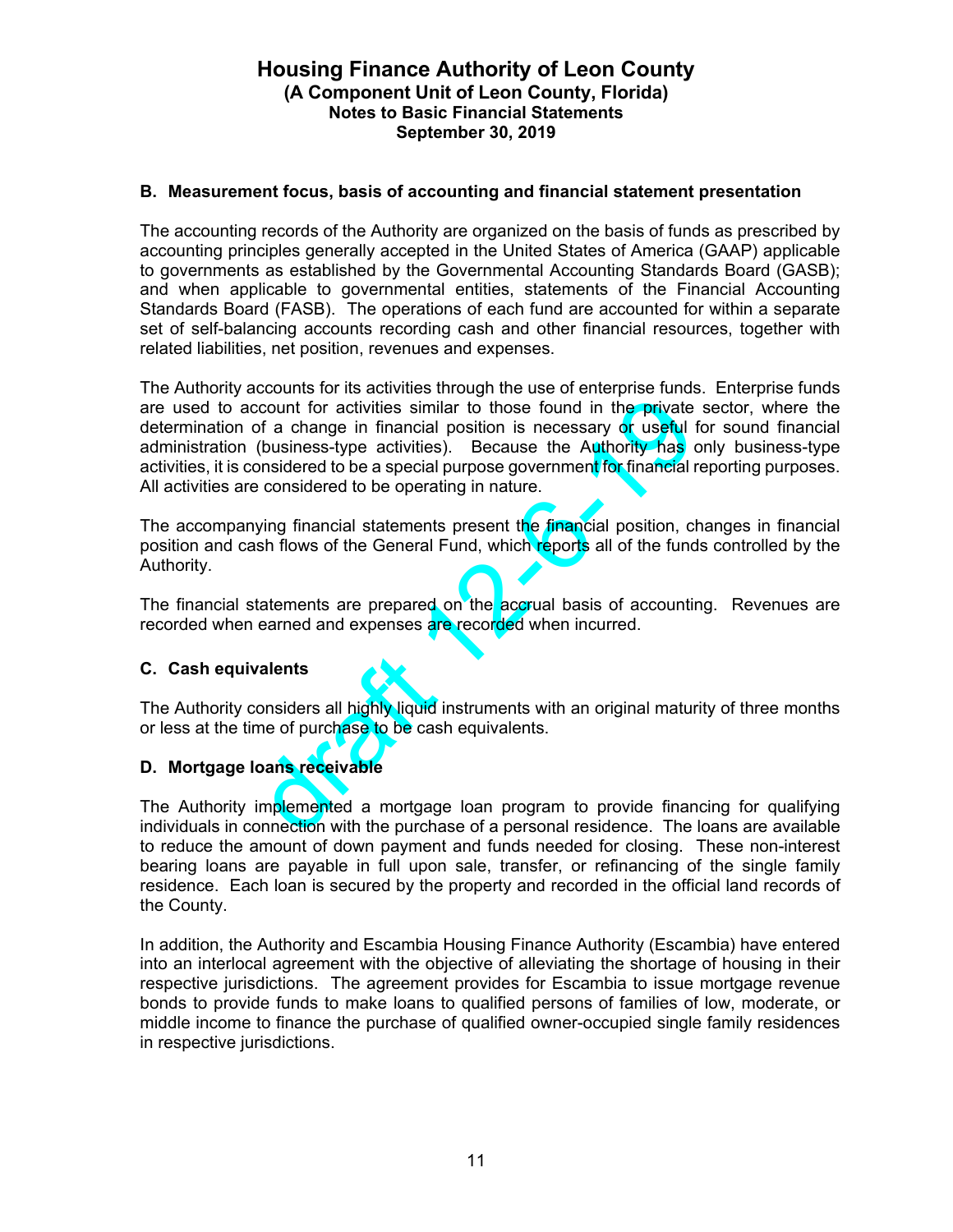## **E. Interest income**

Interest on money market funds is recognized as income when earned.

# **F. Use of restricted resources**

When both restricted and unrestricted resources are available for use, it is the Authority's policy to use restricted resources first, then unrestricted resources as they are needed.

### **G. Revenues and expenses**

Operating revenues and expenses consist of those revenues and expenses that result from the ongoing principal operations of the Authority. Nonoperating revenue consists of revenue that is related to investing activity.

## **H. Tax status**

The Authority is not required to file returns with any regulatory agencies except with respect to IRS forms in connection with tax exempt bonds.

### **I. Net position**

Net position is comprised of the accumulated net earnings from revenues and expenses.

mues and expenses consist of those revenues and expension<br>incipal operations of the Authority. Nonoperating revenue<br>o investing activity.<br>So investing activity.<br>So investing activity.<br>So investing activity.<br>So interesting Restricted net position classification is generally used to indicate a segregation of a portion of the net position equal to the value of assets the uses of which are restricted through external constraints imposed by creditors (such as through debt covenants), grantors, contributors, laws, regulations of other governments or constraints imposed by law through constitutional provisions or enabling legislation. Unrestricted net position relates to that portion of net position not restricted for the purposes described above.

## **J. Use of estimates**

The preparation of financial statements in conformity with GAAP requires management to make estimates and assumptions that affect the amounts reported in the financial statements and accompanying notes. Actual results could differ from those estimates.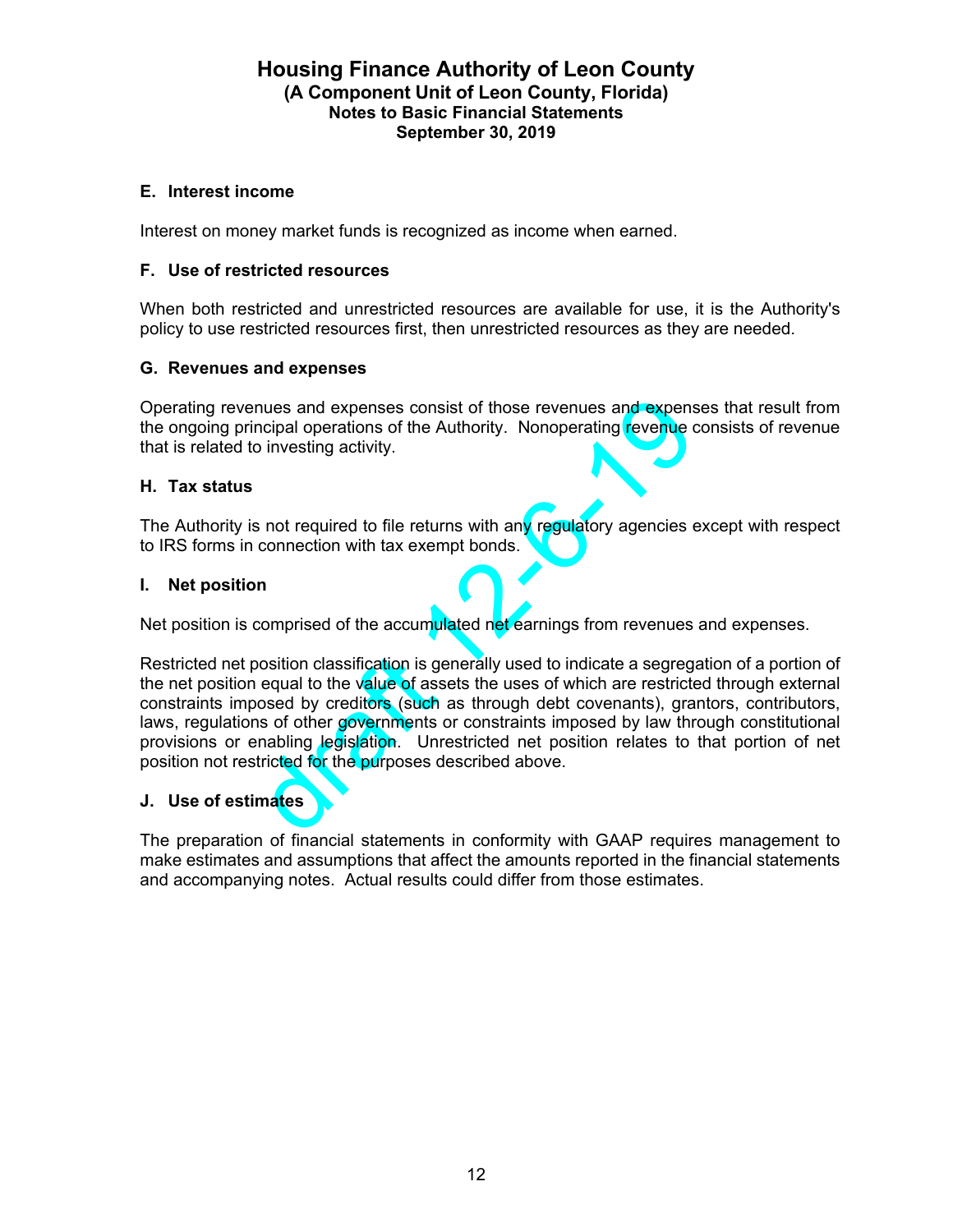## **2. Cash and cash equivalents**

Along with federal depository insurance, bank deposits are secured as provided by Chapter 280, *Florida Statutes*. This law requires local governments to deposit funds only in financial institutions designated as qualified public depositories by the Chief Financial Officer of the State of Florida and creates the Public Deposits Trust Fund, a multiple financial institution pool with the ability to assess its member financial institutions for collateral shortfalls if a default or insolvency has occurred. At September 30, 2019, the Authority's cash and cash equivalents consists of the following accounts:

| <b>Florida PRIME</b>            | 648,597        |  |
|---------------------------------|----------------|--|
| <b>Business checking</b>        | <b>170,692</b> |  |
| Total cash and cash equivalents | 819,289        |  |
|                                 |                |  |

The Authority's cash and cash equivalents include deposits with Florida PRIME, which is administered by the SBA. The SBA administers the Florida PRIME deposits pursuant to Chapter 19-7 of the Florida Administrative Code. These rules provide guidance and establish the general operating procedures for the administration of Florida PRIME.

Business checking<br>
Total cash and cash equivalents<br>
secash and cash equivalents<br>
secash and cash equivalents include deposits with Florida<br>
the SDA. The SBA administrative Code. These rules provide guid<br>
fite Florida Admin The Florida PRIME (policies can be found at www.sbafla.com/prime), is operated as a 2a-7like pool, carried at amortized cost. A 2a-7-like pool is an external investment pool that is not registered with the Securities and Exchange Commission (SEC) as an investment company, but has a policy that it operates in a manner consistent with the SEC's Rule 2a-7 of the Investment Company Act of 1940, which regulates money market funds. Therefore, Florida PRIME operates essentially as a money market fund and the Authority's position in Florida PRIME is considered to be equivalent to its fair value.

GASB Statement No. 79 states that if a participant has an investment in a qualifying external investment pool that measures for financial reporting purposes all of its investments at amortized cost it should disclose the presence of any limitations or restrictions on withdrawals (such as redemption notice periods, maximum transaction amounts and the qualifying external investment pool's authority to impose liquidity fees or redemption gates) in notes to the financial statements.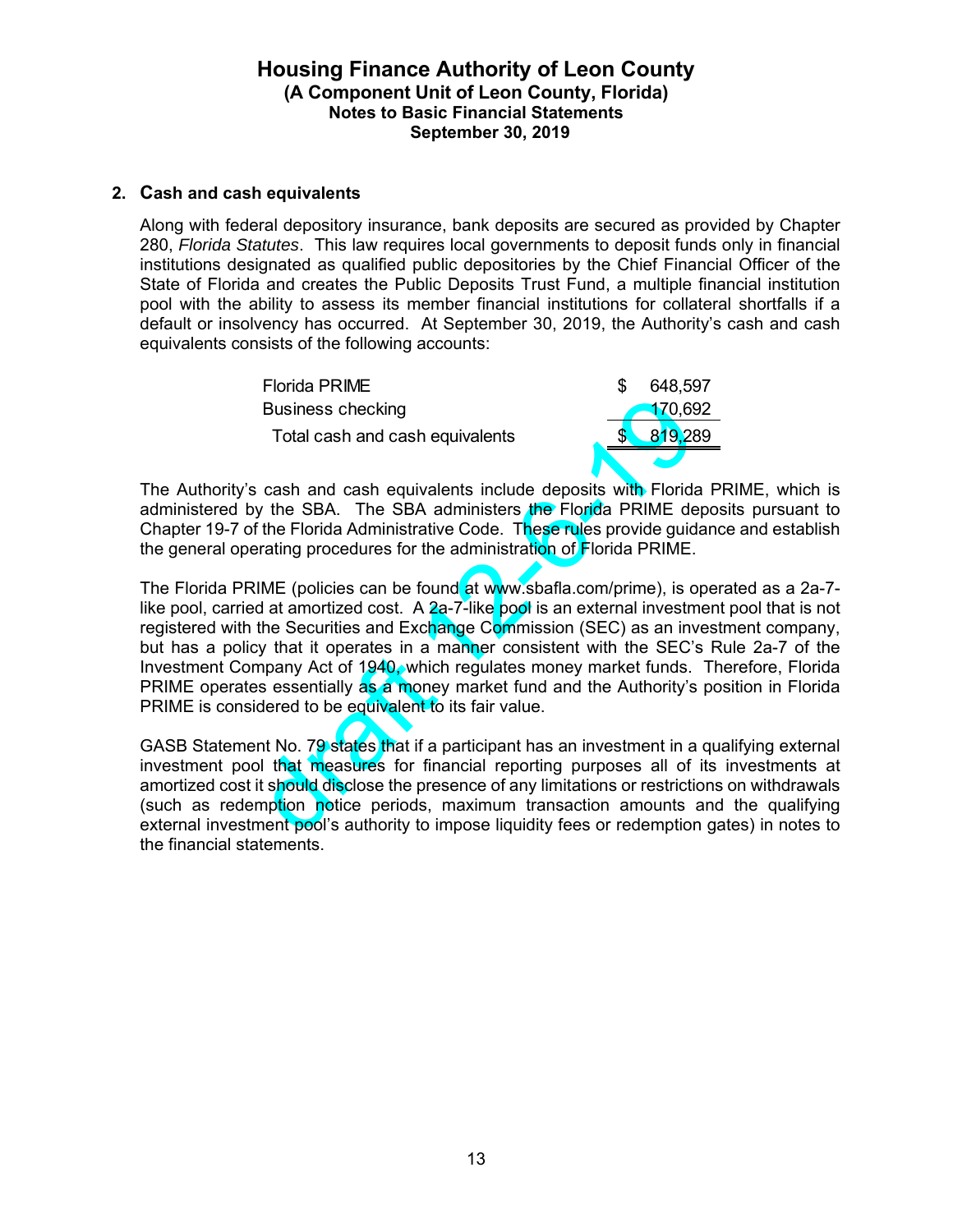e 48-hour moratorium on contributions and withdrawals, the Executive Director until the Trustees are able to reflect the measures for up to an additional 15 days. The Trustees the measures for up to an additional 15 days. With regard to redemption gates, Chapter 218.409(8)(a), *Florida Statutes*, states that "The principal, and any part thereof, of each account constituting the trust fund is subject to payment at any time from the moneys in the trust fund. However, the Executive Director may, in good faith, on the occurrence of an event that has a material impact on liquidity or operations of the trust fund, for 48 hours limit contributions to or withdrawals from the trust fund to ensure that the Board can invest moneys entrusted to it in exercising its fiduciary responsibility. Such action must be immediately disclosed to all participants, the Trustees, the Joint Legislative Auditing Committee, the Investment Advisory Council and the Participant Local Government Advisory Council. The Trustees shall convene an emergency meeting as soon as practicable from the time the Executive Director has instituted such measures and review the necessity of those measures. If the Trustees are unable to convene an emergency meeting before the expiration of the 48-hour moratorium on contributions and withdrawals, the moratorium may be extended by the Executive Director until the Trustees are able to meet to review the necessity for the moratorium. If the Trustees agree with such measures, the Trustees shall vote to continue the measures for up to an additional 15 days. The Trustees must convene and vote to continue any such measures before the expiration of the time limit set, but in no case may the time limit set by the Trustees exceed 15 days."

With regard to liquidity fees, *Florida Statute* 218.409(4) provides authority for the SBA to impose penalties for early withdrawal, subject to disclosure in the enrollment materials of the amount and purpose of such fees. At present, no such disclosure has been made.

As of September 30, 2019, there were no redemption fees or maximum transaction amounts, or any other requirements that serve to limit a participant's daily access to 100 percent of their account value.

## **3. Mortgage loans receivable**

Mortgage loans receivable consist of the following at September 30, 2019:

| DPA second mortgages held by Escambia County HFA | $\mathbb{S}$ | 300,176  |
|--------------------------------------------------|--------------|----------|
| DPA subordinate mortgages                        |              | 149,919  |
| Subtotal                                         |              | 450,095  |
| Less: Allowance for loan losses                  |              | (45,010) |
| Mortgage loans receivable, net                   |              | 405,085  |

Allowances for losses on mortgage loans receivable were established based on management's evaluation and collection history.

### Concentration of credit risk

Since the real properties, which collateralize certain of the Authority's loans receivable, are concentrated with one geographic location (Leon County, Florida), there is a significant concentration of credit risk. In an effort to minimize this risk, it is the Authority's policy to have application review performed and to record mortgage liens on the real property during the period the loans are outstanding.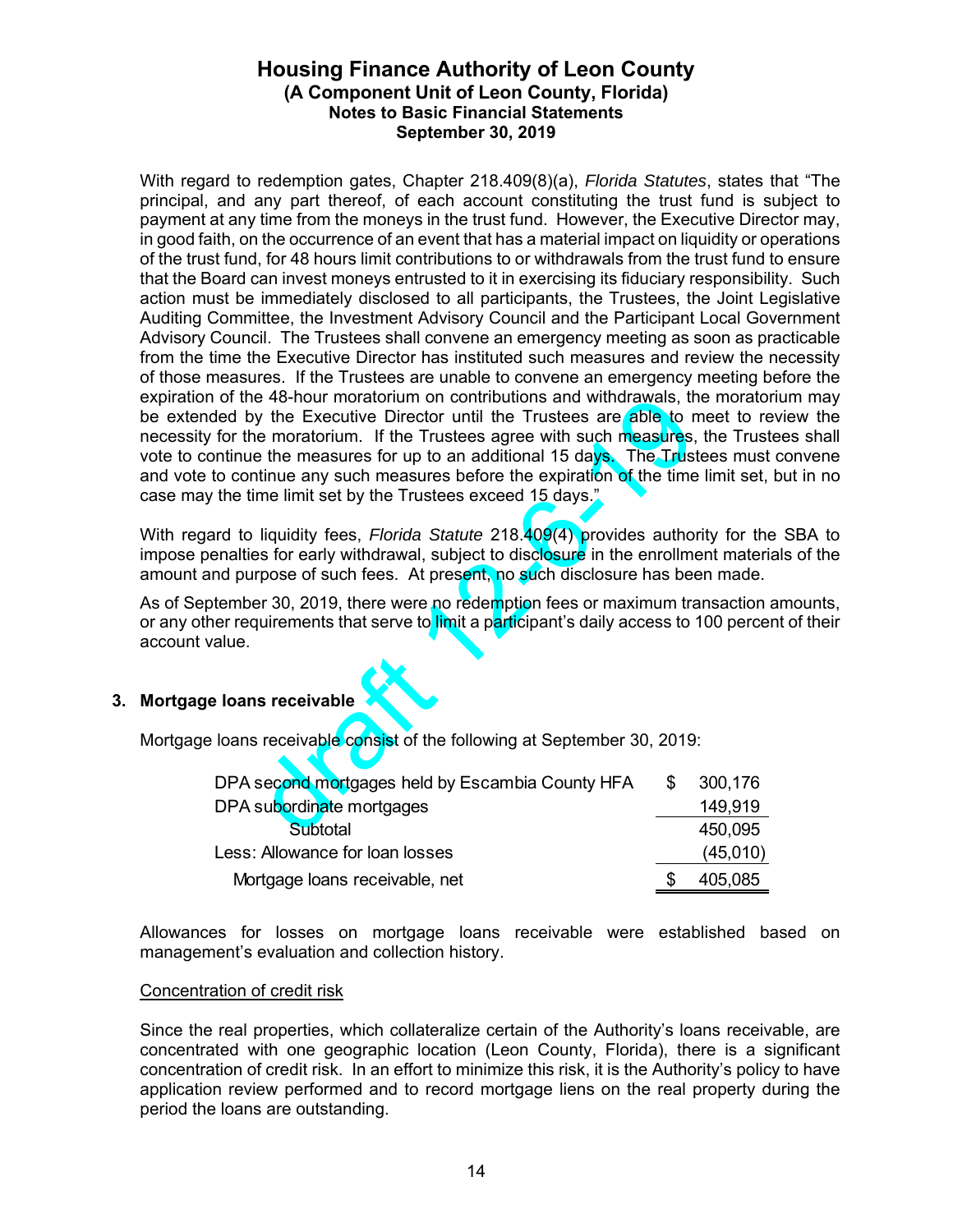### **4. Bond Programs**

The Authority has issued revenue bonds to provide financial assistance to individuals, families, and private-sector entities. The financial assistance was provided to encourage the investment of private capital and stimulate the acquisition and construction of residential housing for low, moderate, and middle-income individuals and families. The bonds are secured by the assets, revenues, receipts, and other resources of the bond programs and are payable solely from receipts received pursuant to the respective bond documents. Neither the Authority, Leon County, the State of Florida, nor any political subdivision thereof is obligated in any manner for repayment of the bonds. Accordingly, the bonds are not reported as liabilities in the Basic Financial Statements.

As of September 30, 2019, the principal balance of outstanding revenue bond was \$15,915,323.

## **5. Sale of Surplus Land Properties**

Leon County acquires properties with delinguent tax bills occasionally. Some of these properties are sold in the open market with the proceeds given to the Authority to further its mission of alleviating the shortage of affordable residential housing facilities. Proceeds received from the County during fiscal year 2019 amounted to \$183,847.

### **6. Risk management**

basic Financial Statements.<br>
Stand Properties<br>
acquires properties with delinquent tax bills occasionally<br>
sold in the open market with the proceeds given to the Au<br>
viating the shortage of affordable residential housing f The Authority is exposed to various risks loss related to torts; theft of assets, errors and omissions; personal injuries; and natural disasters. As a dependent special district, the Authority is insured under Leon County's insurance plan. The coverage is provided at no cost to the Authority. There was no claim settlement exceeding the insurance coverage during the current fiscal year. Furthermore, as of September 30, 2019, there were no outstanding claims.

### **7. Subsequent events**

The Authority evaluated subsequent events through November 21, 2019, the issuance date. There were no material subsequent events that required recognition or additional disclosure in these financial statements.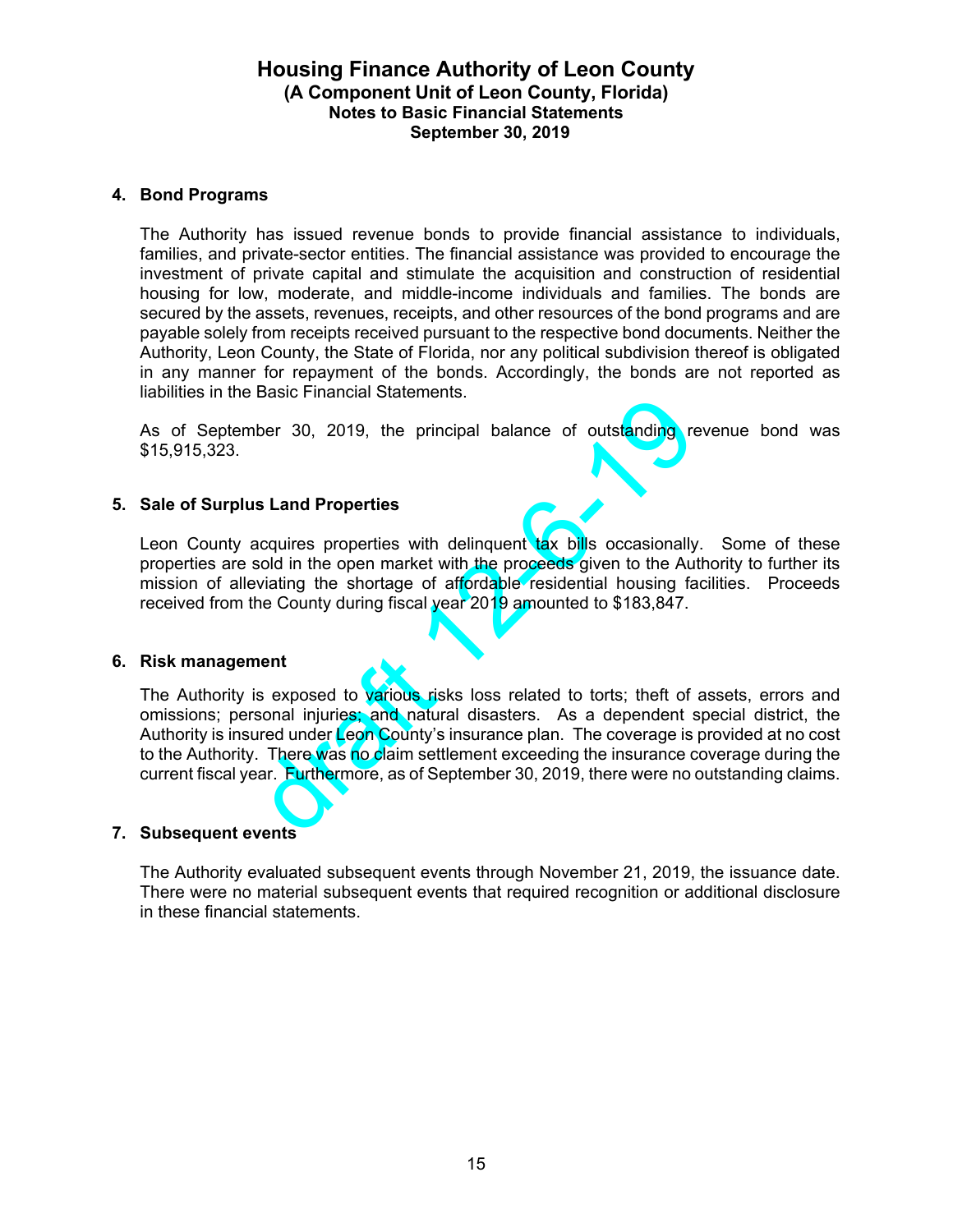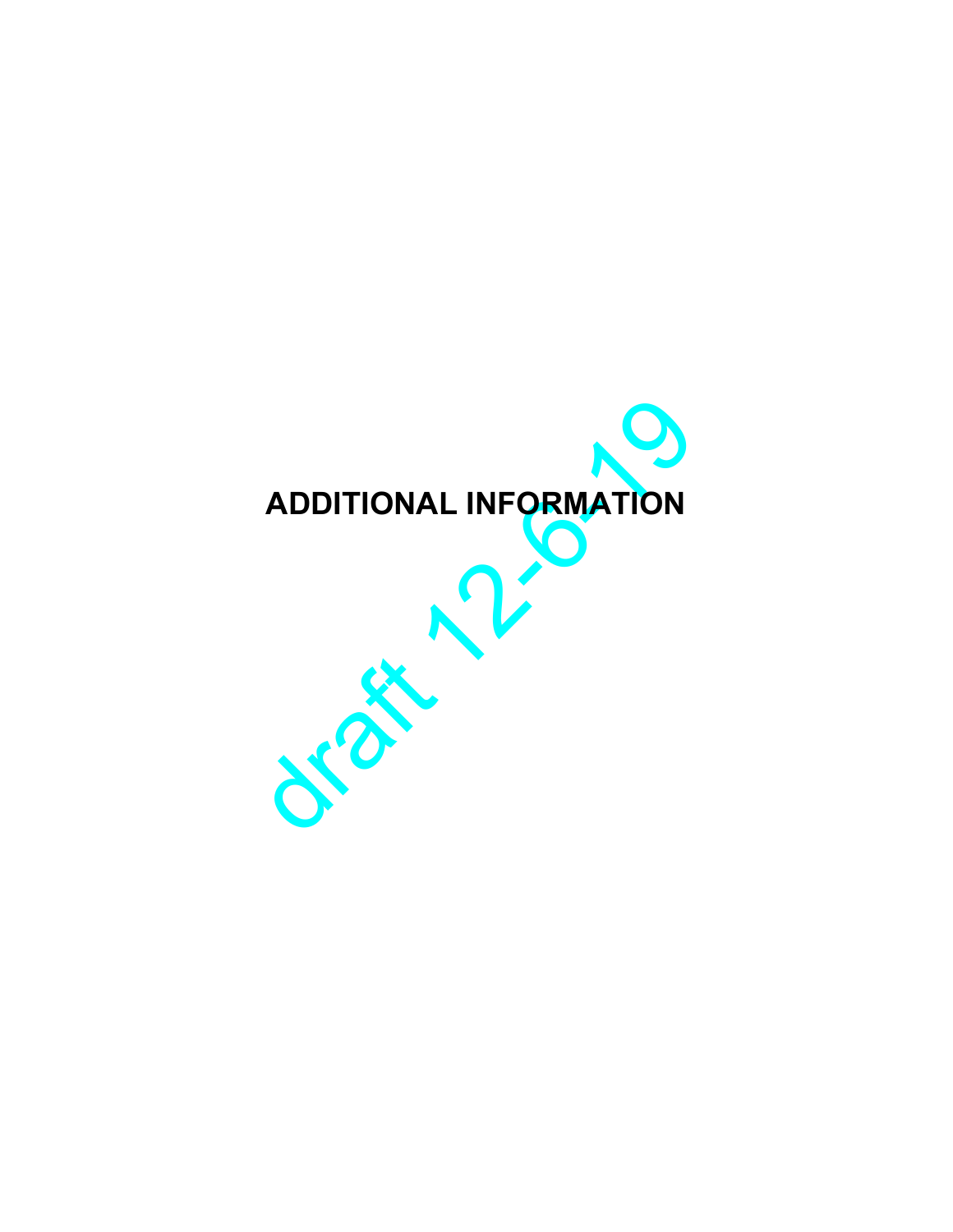

## **INDEPENDENT AUDITOR'S REPORT ON INTERNAL CONTROL OVER FINANCIAL REPORTING AND ON COMPLIANCE AND OTHER MATTERS BASED ON AN AUDIT OF FINANCIAL STATEMENTS PERFORMED IN ACCORDANCE WITH** *GOVERNMENT AUDITING STANDARDS*

To the Board Members of the Housing Finance Authority of Leon County, Florida Tallahassee, Florida

bers of the Housing Finance Authority of Leon County, Flom<br>
and<br>
in accordance with the auditing standards generally acce<br>
and the standards applicable to financial audits contain<br>
ls issued by the Comptroller General of t We have audited, in accordance with the auditing standards generally accepted in the United States of America and the standards applicable to financial audits contained in *Government Auditing Standards* issued by the Comptroller General of the United States, the financial statements of the business-type activities of the Housing Finance Authority of Leon County, Florida (Authority), a component unit of Leon County, Florida as of and for the year ended September 30, 2019, and the related notes to the financial statements, which collectively comprise the Authority's basic financial statements and have issued our report thereon dated November 21, 2019.

## **Internal Control over Financial Reporting**

In planning and performing our audit of the financial statements, we considered the Authority's internal control over financial reporting (internal control) to determine the audit procedures that are appropriate in the circumstances for the purpose of expressing our opinions on the financial statements, but not for the purpose of expressing an opinion on the effectiveness of the Authority's internal control. Accordingly, we do not express an opinion on the effectiveness of the Authority's internal control.

A *deficiency in internal control* exists when the design or operation of a control does not allow management or employees, in the normal course of performing their assigned functions, to prevent, or detect and correct, misstatements on a timely basis. A *material weakness* is a deficiency, or a combination of deficiencies, in internal control, such that there is a reasonable possibility that a material misstatement of the entity's financial statements will not be prevented, or detected and corrected, on a timely basis. A *significant deficiency* is a deficiency, or a combination of deficiencies, in internal control that is less severe than a material weakness, yet important enough to merit attention by those charged with governance.

Our consideration of internal control was for the limited purpose described in the first paragraph of this section and was not designed to identify all deficiencies in internal control that might be material weaknesses or, significant deficiencies. Given these limitations, during our audit we did not identify any deficiencies in internal control that we consider to be material weaknesses. However, material weaknesses may exist that have not been identified.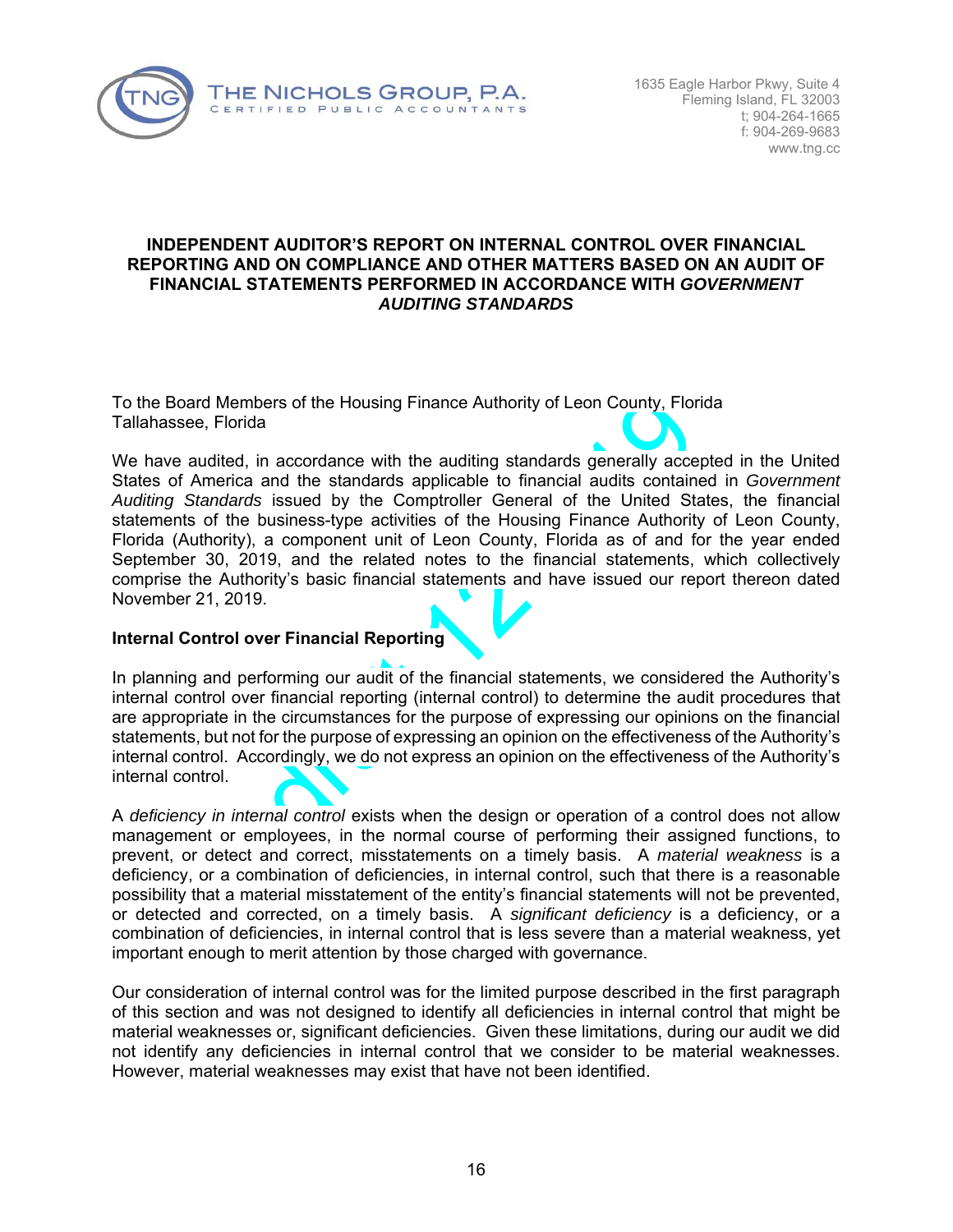## **Compliance and Other Matters**

As part of obtaining reasonable assurance about whether the Authority's financial statements are free from material misstatement, we performed tests of its compliance with certain provisions of laws, regulations, contracts, and grant agreements, noncompliance with which could have a direct and material effect on the determination of financial statement amounts. However, providing an opinion on compliance with those provisions was not an objective of our audit, and accordingly, we do not express such an opinion. The results of our tests disclosed no instances of noncompliance or other matters that are required to be reported under *Government Auditing Standards*.

### **Purpose of this Report**

report<br>
is report is solely to describe the scope of our testing of i<br>
e results of that testing, and not to provide an opinion on t<br>
control or on compliance. This report is an integral part of<br>
Government Auditing Standa The purpose of this report is solely to describe the scope of our testing of internal control and compliance and the results of that testing, and not to provide an opinion on the effectiveness of the entity's internal control or on compliance. This report is an integral part of an audit performed in accordance with *Government Auditing Standards* in considering the entity's internal control and compliance. Accordingly, this communication is not suitable for any other purpose.

THE NICHOLS GROUP, P.A. Certified Public Accountants Fleming Island, FL

November 21, 2019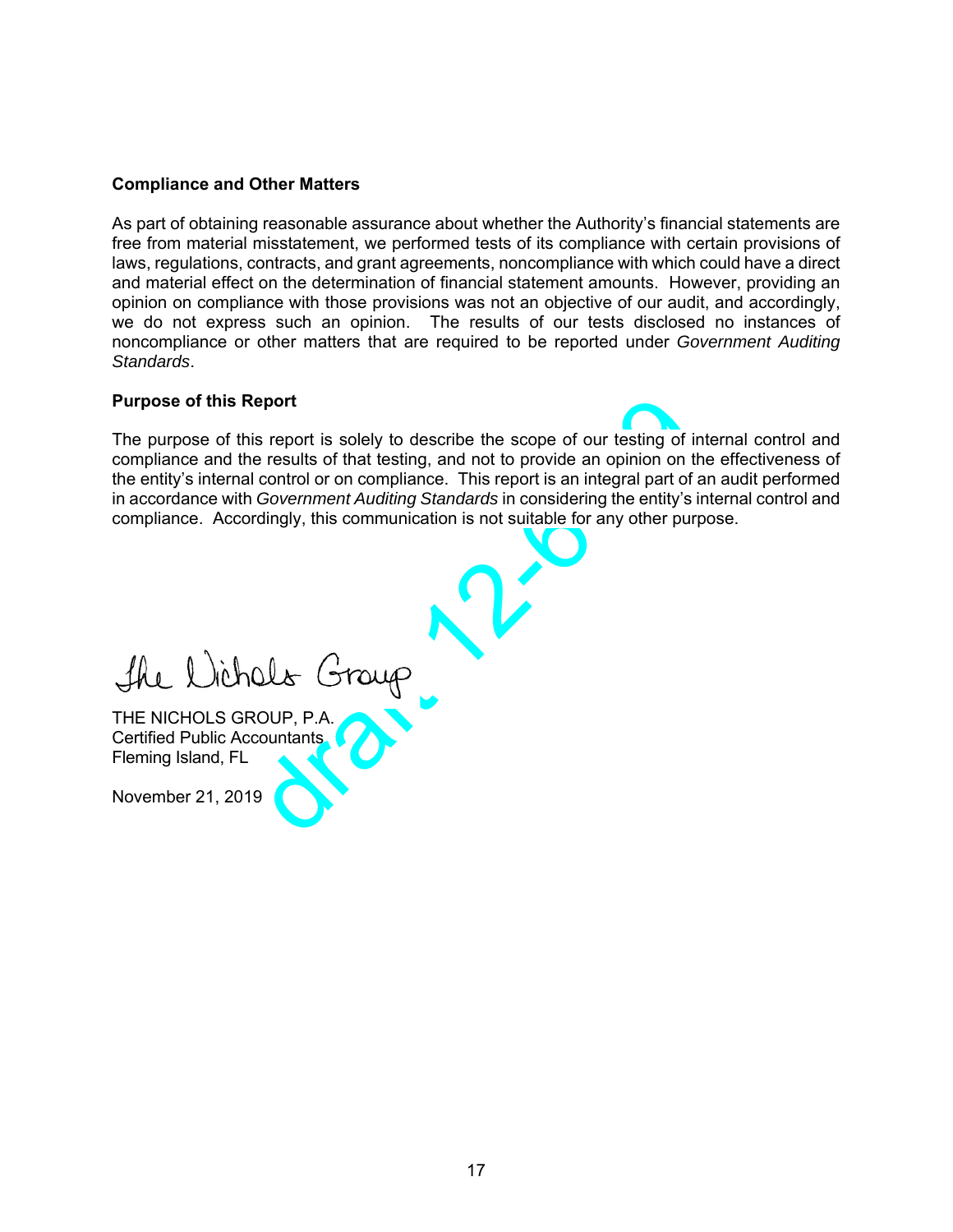

### **INDEPENDENT ACCOUNTANT'S REPORT ON COMPLIANCE WITH SECTION 218.415, FLORIDA STATUTES**

To the Board Members of the Housing Finance Authority of Leon County, Florida Tallahassee, Florida

We have examined the Housing Finance Authority of Leon County, Florida (Authority), a component unit of Leon County, Florida's compliance with Section 218.415, Florida Statutes, as of and for the year ended September 30, 2019, as required by Section 10.556(10)(a), *Rules of the Auditor General.* Management is responsible for the Authority's compliance with those requirements. Our responsibility is to express an opinion on the Authority's compliance based on our examination.

da<br>
da the Housing Finance Authority of Leon County, Flo<br>
Leon County, Florida's compliance with Section 218.415, Fle<br>
nded September 30, 2019, as required by Section 10.556(<br>
ianagement is responsible for the Authority's Our examination was conducted in accordance with attestation standards established by the American Institute of Certified Public Accountants and, accordingly, included examining, on a test basis, evidence about the Authority's compliance with those requirements and performing such other procedures as we considered necessary in the circumstances. We believe that our examination provides a reasonable basis for our opinion. Our examination does not provide legal determination of the Authority's compliance with specified requirements.

In our opinion, the Authority complied, in all material respects, with the aforementioned requirements for the year ended September 30,2019.

This report is intended solely for the information and use of the Florida Auditor General, Leon County, Board Members and applicable management, and is not intended to be and should not be used by anyone other than these specified parties.

the Wichals Group

THE NICHOLS GROUP, P.A. Certified Public Accountants Fleming Island, FL

November 21, 2019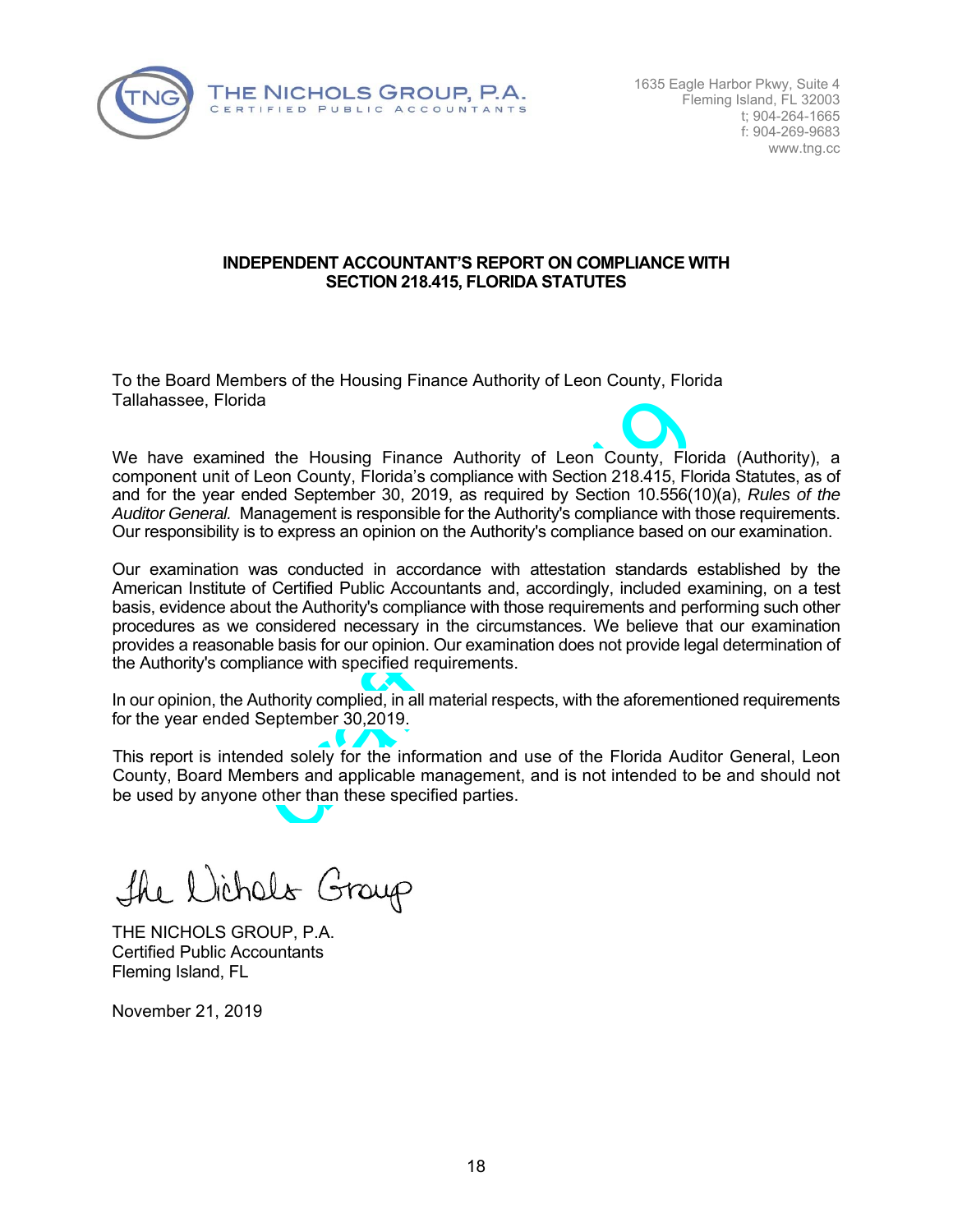

 1635 Eagle Harbor Pkwy, Suite 4 Fleming Island, FL 32003 t; 904-264-1665 f: 904-269-9683 www.tng.cc

### Independent Auditor's Management Letter

To the Board Members of the Housing Finance Authority of Leon County, Florida.

### **Report on the Financial Statements**

We have audited the financial statements of the Housing Finance Authority of Leon County, Florida (Authority), a component unit of Leon County, Florida (County), as of and for the fiscal year ended September 30, 2019, and have issued our report thereon dated November 21, 2019.

### **Auditor's Responsibility**

We conducted our audit in accordance with auditing standards generally accepted in the United States of America; the standards applicable to financial audits contained in *Government Auditing Standards*, issued by the Comptroller General of the United States and Chapter 10.550, Rules of the Auditor General.

### **Other Reporting Requirements**

the financial statements of the Housing Finance Authorities<br>
a component unit of Leon County, Florida (County), as comber 30, 2019, and have issued our report thereon dated N<br>
sibility<br>
audit in accordance with auditing st We have issued our Independent Auditor's Report on Internal Control over Financial Reporting and Compliance and Other Matters Based on an Audit of the Financial Statements Performed in Accordance with *Government Auditing Standards* and Independent Accountant's Report on an examination conducted in accordance with *AICPA Professional Standards*, AT-C Section 315, regarding compliance requirements in accordance with Chapter 10.550, Rules of the Auditor General. Disclosures in those reports, which are dated November 21, 2019, should be considered in conjunction with this management letter.

### **Prior Audit Findings**

Section 10.554(1)(i)1., Rules of the Auditor General, requires that we determine whether or not corrective actions have been taken to address findings and recommendations made in the preceding annual financial audit report. There were no findings in the preceding annual audit report.

### **Official Title and Legal Authority**

Section 10.554(1)(i)4., Rules of the Auditor General, requires that the name or official title and legal authority for the primary government and each component unit of the reporting entity be disclosed in this management letter, unless disclosed in the notes to the financial statements. This information is disclosed in Note 1 of the basic financial statements.